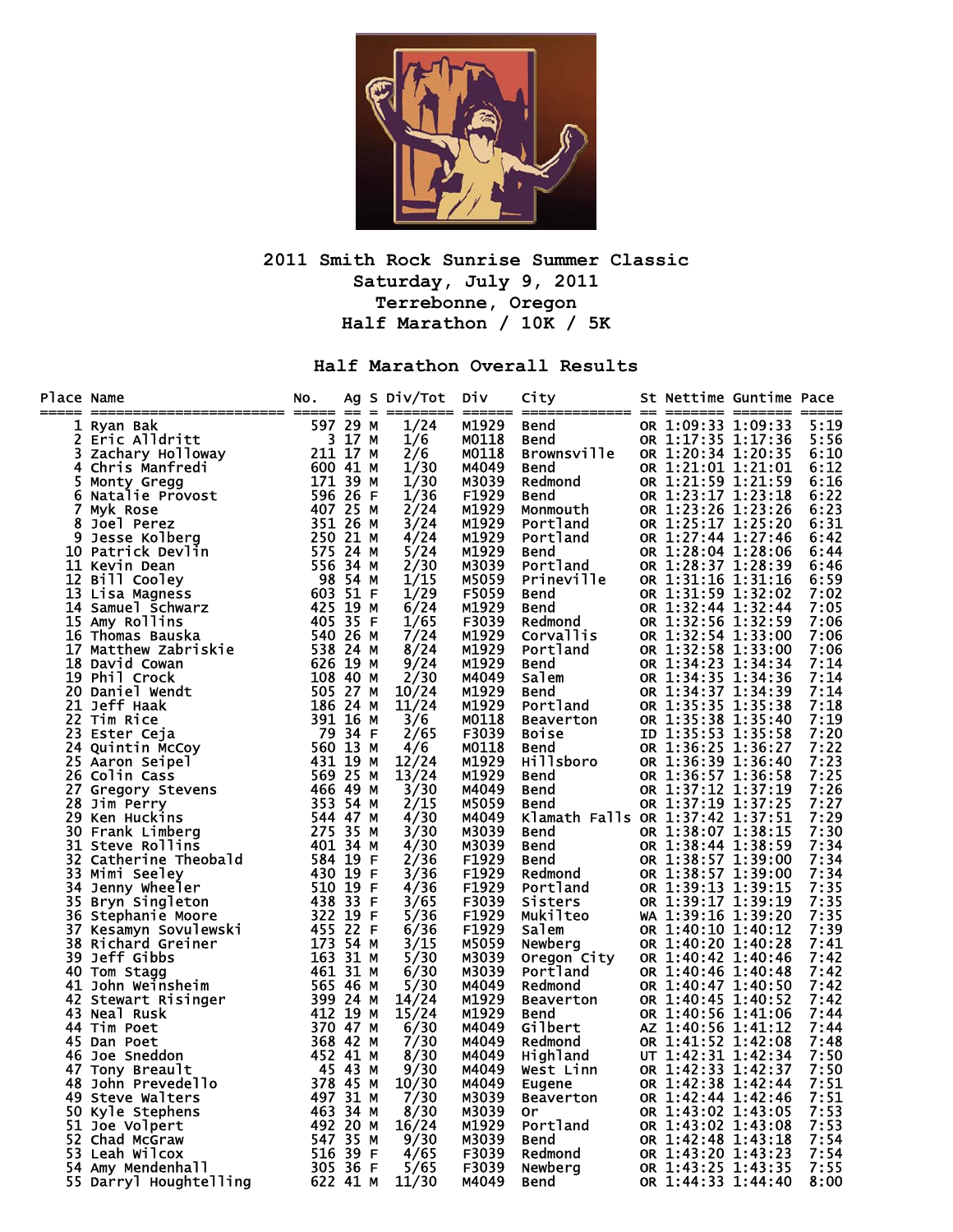| 56 Nick David                                                                                                                                                                                                                                         | 113 41 M                                                                                         | 12/30 | M4049             | Keizer                                         | OR 1:44:42 1:44:54               | 8:01 |
|-------------------------------------------------------------------------------------------------------------------------------------------------------------------------------------------------------------------------------------------------------|--------------------------------------------------------------------------------------------------|-------|-------------------|------------------------------------------------|----------------------------------|------|
| 57 Caryn Duryee                                                                                                                                                                                                                                       | 129 38 F                                                                                         | 6/65  | F3039             | Redmond                                        | OR 1:44:43 1:44:55               | 8:01 |
| 58 Tr Hilton                                                                                                                                                                                                                                          | 207 52 M                                                                                         | 4/15  | M5059             | John Day                                       | OR 1:45:04 1:45:05               | 8:02 |
| 59 Mike Edgerton                                                                                                                                                                                                                                      | 137 43 M<br>632 35 F                                                                             | 13/30 | M4049             | Bend                                           | OR 1:45:12 1:45:21               | 8:03 |
| 60 Janine Mikalson                                                                                                                                                                                                                                    |                                                                                                  | 7/65  | F3039             | Bend                                           | OR 1:45:45 1:45:50               | 8:05 |
| 61 Michelle Stevens                                                                                                                                                                                                                                   | 468 20 F                                                                                         | 7/36  | F <sub>1929</sub> | Bend                                           | OR 1:46:04 1:46:10               | 8:07 |
| 62 Barb Schmuki                                                                                                                                                                                                                                       | 421 51 F                                                                                         | 2/29  | F5059             | Phoenix                                        | AZ 1:46:12 1:46:17               | 8:07 |
| 63 Pia Snowbeck                                                                                                                                                                                                                                       | $453$ 43 F                                                                                       | 1/34  | F4049             | Redmond                                        | OR 1:46:28 1:46:33               | 8:08 |
| 64 Jacob Yent                                                                                                                                                                                                                                         | 536 17 M                                                                                         | 5/6   | M0118             | Hillsboro                                      | OR 1:46:35 1:46:37               | 8:09 |
| 65 Ralph Arvizu                                                                                                                                                                                                                                       | $13\,$ 46 M                                                                                      | 14/30 | M4049             | Franklin                                       | TN 1:45:53 1:46:41               | 8:09 |
|                                                                                                                                                                                                                                                       |                                                                                                  | 15/30 | M4049             | Redmond                                        | OR 1:46:48 1:46:53               | 8:10 |
|                                                                                                                                                                                                                                                       |                                                                                                  |       |                   |                                                |                                  | 8:11 |
|                                                                                                                                                                                                                                                       |                                                                                                  | 10/30 | M3039             | Beaverton                                      | OR 1:46:55 1:47:04               |      |
|                                                                                                                                                                                                                                                       |                                                                                                  | 8/65  | F3039             | Sanford                                        | FL 1:47:44 1:47:49               | 8:14 |
|                                                                                                                                                                                                                                                       |                                                                                                  | 11/30 | M3039             | <b>Hillsboro</b>                               | OR 1:47:49 1:48:01               | 8:15 |
|                                                                                                                                                                                                                                                       |                                                                                                  | 2/34  | F4049             | <b>Prineville</b>                              | OR 1:48:00 1:48:08               | 8:16 |
|                                                                                                                                                                                                                                                       |                                                                                                  | 16/30 | M4049             | Bend                                           | OR 1:47:52 1:48:08               | 8:16 |
|                                                                                                                                                                                                                                                       |                                                                                                  | 12/30 | M3039             | Metolius                                       | OR 1:47:55 1:48:15               | 8:16 |
|                                                                                                                                                                                                                                                       |                                                                                                  | 8/36  | F <sub>1929</sub> | Portland                                       | OR 1:48:50 1:48:55               | 8:19 |
|                                                                                                                                                                                                                                                       |                                                                                                  | 3/34  | F4049             | <b>Bend</b>                                    | OR 1:49:38 1:49:46               | 8:23 |
|                                                                                                                                                                                                                                                       |                                                                                                  | 9/65  | F3039             | Redmond                                        | OR 1:49:39 1:49:52               | 8:24 |
|                                                                                                                                                                                                                                                       |                                                                                                  | 9/36  | F <sub>1929</sub> | <b>Bend</b>                                    | OR 1:49:49 1:49:53               | 8:24 |
|                                                                                                                                                                                                                                                       |                                                                                                  | 17/30 | M4049             | Florence                                       | OR 1:49:34 1:49:58               | 8:24 |
|                                                                                                                                                                                                                                                       |                                                                                                  | 17/24 | M1929             | Eugene                                         | OR 1:49:46 1:50:09               | 8:25 |
|                                                                                                                                                                                                                                                       |                                                                                                  | 13/30 | M3039             | Sanford                                        | FL 1:50:14 1:50:19               | 8:26 |
|                                                                                                                                                                                                                                                       |                                                                                                  | 18/30 | M4049             | <b>Bend</b>                                    | OR 1:50:23 1:50:35               | 8:27 |
|                                                                                                                                                                                                                                                       |                                                                                                  | 4/34  | F4049             | Veneta                                         | OR 1:51:30 1:51:35               | 8:32 |
|                                                                                                                                                                                                                                                       |                                                                                                  | 10/65 | F3039             | Bend                                           | OR 1:51:12 1:51:38               | 8:32 |
|                                                                                                                                                                                                                                                       |                                                                                                  | 1/3   | F0118             | Bend                                           | OR 1:51:43 1:51:50               | 8:33 |
| 64 Jacob Yent<br>65 Ralph Arvizu 136 ATV 186 Tom Blanchette<br>66 Tom Blanchette<br>67 Michael Balmer<br>67 Michael Balmer<br>67 Michael Balmer<br>68 Leislee Duff<br>71 Doug Ramsthel<br>71 Doug Ramsthel<br>71 Doug Ramsthel<br>73 Betsy Kolberg    |                                                                                                  | 19/30 | M4049             | Salem                                          | OR 1:51:51 1:51:58               | 8:33 |
|                                                                                                                                                                                                                                                       |                                                                                                  | 5/34  | F4049             | Redmond                                        | OR 1:51:52 1:51:59               | 8:33 |
|                                                                                                                                                                                                                                                       |                                                                                                  | 11/65 | F3039             | Portland                                       | OR 1:51:56 1:52:02               | 8:34 |
|                                                                                                                                                                                                                                                       |                                                                                                  | 6/34  | F4049             |                                                | Black Butte R OR 1:52:13 1:52:23 | 8:35 |
|                                                                                                                                                                                                                                                       |                                                                                                  | 18/24 | M1929             | Denver                                         | CO 1:52:26 1:52:33               | 8:36 |
|                                                                                                                                                                                                                                                       |                                                                                                  | 7/34  | F4049             | <b>Bend</b>                                    | OR 1:52:32 1:52:40               | 8:36 |
|                                                                                                                                                                                                                                                       |                                                                                                  | 12/65 | F3039             | <b>Brownsville</b>                             | OR 1:52:35 1:52:41               | 8:37 |
|                                                                                                                                                                                                                                                       |                                                                                                  | 3/29  | F5059             | Prineville                                     | 1:52:42<br><b>OR</b>             | 8:37 |
|                                                                                                                                                                                                                                                       |                                                                                                  | 8/34  | F4049             | <b>Bend</b>                                    | OK 1:53:05 1:53:13               | 8:39 |
|                                                                                                                                                                                                                                                       |                                                                                                  | 1/3   | м6099             |                                                | OR 1:53:23 1:53:28               | 8:40 |
|                                                                                                                                                                                                                                                       | 627                                                                                              |       |                   | Tigard<br>Portland                             | OR 1:53:27 1:53:33               | 8:41 |
| <b>)2 Amy </b><br>93 Delmas Baker<br>94 Doug Pahl<br>95 Kirsten Ragen<br>^^ Julia Rosen                                                                                                                                                               | М<br>625 43 F                                                                                    | 9/34  | F4049             |                                                |                                  |      |
|                                                                                                                                                                                                                                                       |                                                                                                  |       |                   | Lake Oswego                                    | OR 1:53:26 1:53:35               | 8:41 |
|                                                                                                                                                                                                                                                       | 408<br>28 F                                                                                      | 10/36 | F1929             | Corvallis                                      | OR 1:53:41 1:53:47               | 8:42 |
|                                                                                                                                                                                                                                                       | 74 39 F                                                                                          | 13/65 | F3039             | Springfield                                    | OR 1:54:17 1:54:20               | 8:44 |
| 98 Heather Larson                                                                                                                                                                                                                                     | 264 36 F<br>$36\overline{48}$ F                                                                  | 14/65 | F3039             | Redmond                                        | OR 1:54:14 1:54:25               | 8:45 |
| 99 Rhonda Boerner                                                                                                                                                                                                                                     |                                                                                                  | 10/34 | F4049             | Happy Valley                                   | OR 1:54:19 1:54:28               | 8:45 |
| 100 Kevin O'Brien                                                                                                                                                                                                                                     |                                                                                                  | 19/24 | M1929             | Welches                                        | OR 1:54:54 1:55:06               | 8:48 |
| 101 Todd Andresen                                                                                                                                                                                                                                     | 264 36 F<br>36 48 F<br>36 29 M<br>8 44 M<br>8 24 M<br>8 21 F<br>635 45 F<br>601 39 M<br>377 26 F | 20/30 | M4049             | <b>Bend</b>                                    | OR 1:55:17 1:55:25               | 8:49 |
| 102 Allison Petsche                                                                                                                                                                                                                                   |                                                                                                  | 11/36 | F <sub>1929</sub> | West Linn<br>Portland                          | OR 1:55:23 1:55:29               | 8:49 |
| 103 Jill Novak                                                                                                                                                                                                                                        |                                                                                                  | 11/34 | F4049             |                                                | OR 1:55:28 1:55:36               | 8:50 |
| 104 Steve Strang                                                                                                                                                                                                                                      |                                                                                                  | 14/30 | M3039             | Bend                                           | OR 1:55:48 1:55:52               | 8:51 |
|                                                                                                                                                                                                                                                       |                                                                                                  |       | F <sub>1929</sub> | Independence                                   | OR 1:55:51 1:55:58 8:52          |      |
|                                                                                                                                                                                                                                                       |                                                                                                  |       | M4049             | Tualatin                                       | OR 1:55:52 1:56:09               | 8:52 |
|                                                                                                                                                                                                                                                       |                                                                                                  |       | M3039             | Lake Oswego                                    | OR 1:56:16 1:56:25               | 8:54 |
|                                                                                                                                                                                                                                                       |                                                                                                  |       | M5059             | Boise                                          | ID 1:56:23 1:56:32               | 8:54 |
|                                                                                                                                                                                                                                                       |                                                                                                  |       | F3039             | Corvallis                                      | OR 1:56:15 1:56:32               | 8:54 |
|                                                                                                                                                                                                                                                       |                                                                                                  |       | M6099             | San Ysidro                                     | CA 1:56:32 1:56:33               | 8:54 |
|                                                                                                                                                                                                                                                       |                                                                                                  |       | F4049             | <b>Bend</b>                                    | OR 1:56:29 1:56:38               | 8:55 |
|                                                                                                                                                                                                                                                       |                                                                                                  |       | F4049             | Tigard                                         | OR 1:56:34 1:56:41               | 8:55 |
|                                                                                                                                                                                                                                                       |                                                                                                  |       | F3039             | Eugene                                         | OR 1:56:34 1:56:44               | 8:55 |
|                                                                                                                                                                                                                                                       |                                                                                                  |       | F3039             | Redmond                                        | OR 1:56:54 1:57:07               | 8:57 |
|                                                                                                                                                                                                                                                       |                                                                                                  |       | M3039             | Redmond                                        | OR 1:57:03 1:57:08               | 8:57 |
|                                                                                                                                                                                                                                                       |                                                                                                  |       | F3039             | Redmond                                        | OR 1:57:03 1:57:08               | 8:57 |
|                                                                                                                                                                                                                                                       |                                                                                                  |       | M3039             |                                                | Klamath Falls OR 1:56:57 1:57:10 | 8:57 |
|                                                                                                                                                                                                                                                       |                                                                                                  |       | F1929             | Portland                                       | 1:57:34<br>OR.                   | 8:59 |
|                                                                                                                                                                                                                                                       |                                                                                                  |       | F3039             | Portland                                       | OR 1:57:25 1:57:35               | 8:59 |
|                                                                                                                                                                                                                                                       |                                                                                                  |       | F3039             | Durfur                                         | OR 1:57:25 1:57:35               | 8:59 |
|                                                                                                                                                                                                                                                       |                                                                                                  |       | F3039             | Portland                                       | OR 1:57:26 1:57:36               | 8:59 |
|                                                                                                                                                                                                                                                       |                                                                                                  |       | M4049             | Hillsboro                                      | OR 1:57:21 1:57:36               | 8:59 |
|                                                                                                                                                                                                                                                       |                                                                                                  |       | F0118             | Redmond                                        | OR 1:57:42 1:57:48               | 9:00 |
|                                                                                                                                                                                                                                                       |                                                                                                  |       | M4049             | Redmond                                        | OR 1:57:42 1:57:49               | 9:00 |
|                                                                                                                                                                                                                                                       |                                                                                                  |       | M4049             | Redmond                                        | OR 1:57:34 1:57:59               | 9:01 |
|                                                                                                                                                                                                                                                       |                                                                                                  |       | F <sub>1929</sub> | <b>Corvallis</b>                               | OR 1:57:47 1:58:00               | 9:01 |
|                                                                                                                                                                                                                                                       |                                                                                                  |       | F3039             | Bend                                           | OR 1:57:50 1:58:09               | 9:02 |
|                                                                                                                                                                                                                                                       |                                                                                                  |       | F4049             | Bend                                           | OR 1:58:12 1:58:14               | 9:02 |
|                                                                                                                                                                                                                                                       |                                                                                                  |       | F3039             | Bend                                           | OR 1:57:49 1:58:19               | 9:02 |
|                                                                                                                                                                                                                                                       |                                                                                                  |       | F4049             | Bethel                                         | AK 1:58:16 1:58:30               | 9:03 |
|                                                                                                                                                                                                                                                       |                                                                                                  |       | F3039             | Redmond                                        | OR 1:58:21 1:58:36               | 9:04 |
|                                                                                                                                                                                                                                                       |                                                                                                  |       | F <sub>1929</sub> | Garden Home                                    | OR 1:58:34 1:58:45               | 9:04 |
|                                                                                                                                                                                                                                                       |                                                                                                  |       | F3039             | Eugene                                         | OR 1:58:37 1:58:52               | 9:05 |
|                                                                                                                                                                                                                                                       |                                                                                                  |       | M3039             | Lake Oswego                                    | OR 1:58:43 1:59:02               | 9:06 |
|                                                                                                                                                                                                                                                       |                                                                                                  |       | F3039             |                                                | OR 1:58:51 1:59:07               | 9:06 |
|                                                                                                                                                                                                                                                       |                                                                                                  |       | F3039             |                                                | WA 1:58:50 1:59:07               | 9:06 |
| 103 Jill Novak<br>104 Steve Strang<br>105 Barbara Pratt<br>105 Barbara Pratt<br>106 Francisco Noyola<br>107 John Marandas<br>107 John Marandas<br>132 42 6 F 12/36<br>107 John Marandas<br>132 42 8 9 M 15/30<br>1109 Kate Maxim<br>139 N 15/30<br>11 |                                                                                                  |       | F5059             | <b>Bend<br/>Seattle<br/>Bend<br/>Corvallis</b> | OR 1:59:00 1:59:11               | 9:06 |
|                                                                                                                                                                                                                                                       |                                                                                                  |       | F3039             |                                                | OR 1:59:02 1:59:13               | 9:06 |
|                                                                                                                                                                                                                                                       |                                                                                                  |       |                   |                                                |                                  |      |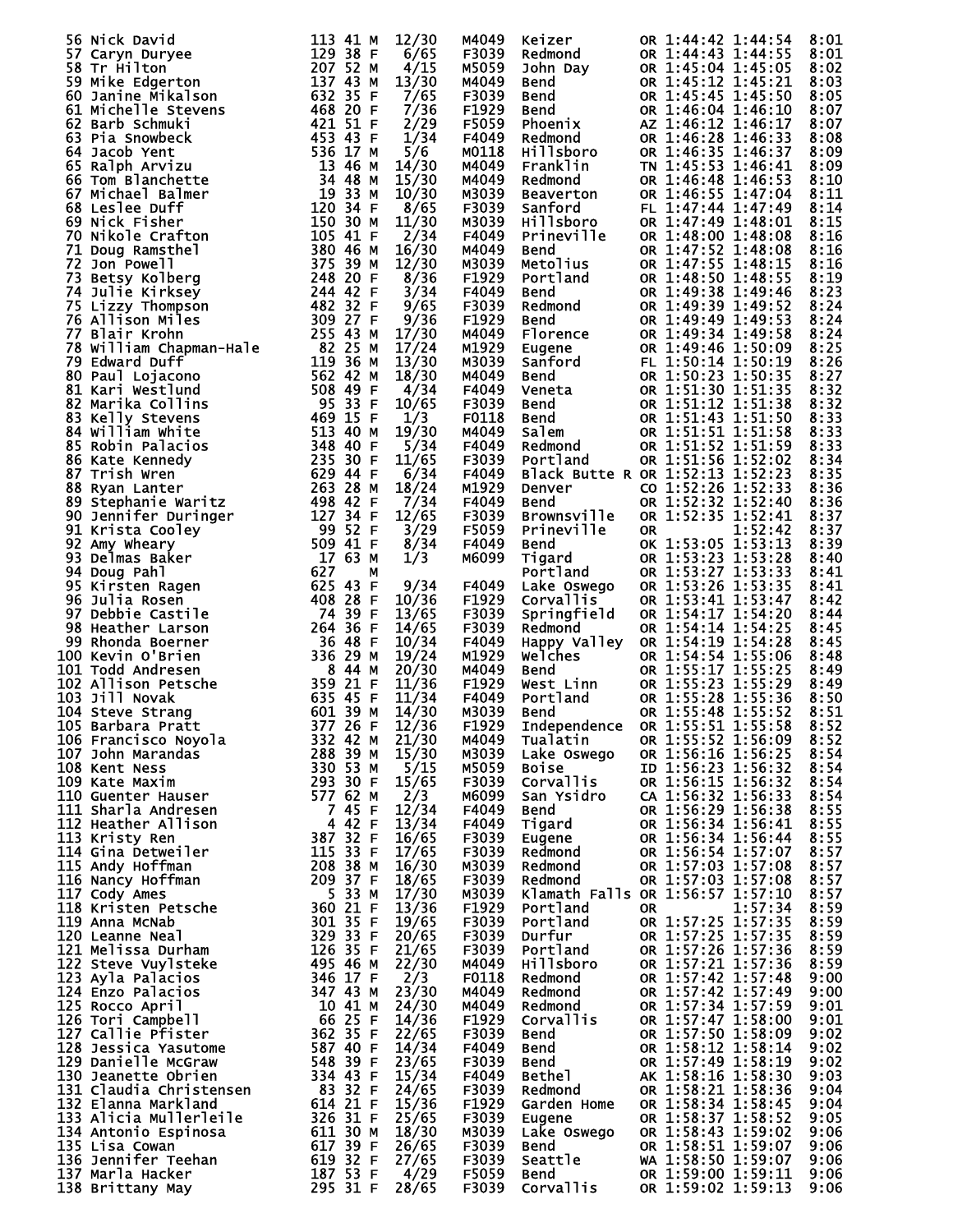|                                                                                                                                                                                                                                                          |                | F1929             |                                                                                                                                                                                                                                                              |                                                      |                          | 9:09 |
|----------------------------------------------------------------------------------------------------------------------------------------------------------------------------------------------------------------------------------------------------------|----------------|-------------------|--------------------------------------------------------------------------------------------------------------------------------------------------------------------------------------------------------------------------------------------------------------|------------------------------------------------------|--------------------------|------|
|                                                                                                                                                                                                                                                          |                | M0118             |                                                                                                                                                                                                                                                              |                                                      |                          | 9:10 |
|                                                                                                                                                                                                                                                          |                | F1929             |                                                                                                                                                                                                                                                              |                                                      |                          | 9:11 |
| 139 Hannah Rapp 1811 16 7 16/38<br>1441 Angela Schroeder<br>1441 Angela Schroeder<br>1474 Angela Schroeder<br>1474 Angela Schroeder<br>1474 Angela Schroef 582 26 F 17/36<br>144 Angela Schroef 582 26 F 12/36<br>144 Angela Schroef 582 26              |                | F3039             | Portland OR 1:59:29 1:59:45<br>Bend OR 1:59:39 1:59:54<br>Granville IA 1:59:58 2:00:11<br>Portland OR 2:00:05 2:00:13<br>Bend OR 2:00:19 2:00:27<br>John Day OR 2:00:29 2:00:40<br>Grants Pass OR 2:00:21 2:00:43<br>Samd OP 2:00:21 2:00:43                 |                                                      |                          | 9:11 |
|                                                                                                                                                                                                                                                          |                |                   |                                                                                                                                                                                                                                                              |                                                      |                          |      |
|                                                                                                                                                                                                                                                          |                | F3039             |                                                                                                                                                                                                                                                              |                                                      |                          | 9:12 |
|                                                                                                                                                                                                                                                          |                | F1929             |                                                                                                                                                                                                                                                              |                                                      |                          | 9:13 |
|                                                                                                                                                                                                                                                          |                | F1929             |                                                                                                                                                                                                                                                              |                                                      |                          | 9:13 |
|                                                                                                                                                                                                                                                          |                | M4049             | Bend                                                                                                                                                                                                                                                         | <b>OR</b>                                            | 2:00:51                  | 9:14 |
|                                                                                                                                                                                                                                                          |                | F3039             |                                                                                                                                                                                                                                                              |                                                      |                          | 9:17 |
|                                                                                                                                                                                                                                                          |                | M3039             |                                                                                                                                                                                                                                                              |                                                      |                          | 9:17 |
|                                                                                                                                                                                                                                                          |                | F3039             |                                                                                                                                                                                                                                                              |                                                      |                          | 9:21 |
|                                                                                                                                                                                                                                                          |                | F1929             |                                                                                                                                                                                                                                                              |                                                      |                          | 9:22 |
|                                                                                                                                                                                                                                                          |                | M5059             | Eake Oswego<br>Lake Oswego<br>Bend<br>OR 2:01:22 2:01:36<br>Milwaukie<br>OR 2:02:05 2:02:18<br>Bend<br>OR 2:02:26 2:02:37<br>Prineville<br>OR 2:03:37 2:03:46<br>Saint Cloud<br>FL 2:03:52 2:03:50                                                           |                                                      |                          | 9:27 |
|                                                                                                                                                                                                                                                          |                | F5059             |                                                                                                                                                                                                                                                              |                                                      |                          | 9:28 |
|                                                                                                                                                                                                                                                          |                | M5059             | Portland                                                                                                                                                                                                                                                     |                                                      | OR 2:03:44 2:04:00       | 9:28 |
|                                                                                                                                                                                                                                                          |                | F5059             | Beaverton                                                                                                                                                                                                                                                    |                                                      | OR 2:03:47 2:04:04       | 9:29 |
|                                                                                                                                                                                                                                                          |                | M5059             | North Plains OR 2:03:49 2:04:05                                                                                                                                                                                                                              |                                                      |                          | 9:29 |
|                                                                                                                                                                                                                                                          |                | M3039             | Portland                                                                                                                                                                                                                                                     |                                                      | OR 2:04:23 2:04:33       | 9:31 |
|                                                                                                                                                                                                                                                          |                | M1929             |                                                                                                                                                                                                                                                              |                                                      |                          | 9:31 |
|                                                                                                                                                                                                                                                          |                |                   | Portland OR 2:04:23 2:04:33<br>Tulalip WA 2:04:28 2:04:50<br>Bend OR 2:05:02 2:05:14<br>Metolius OR 2:05:12 2:05:33<br>Ridgefield WA 2:05:59 2:06:32<br>The ballies OR 2:06:32 2:06:37<br>Pedmond OR 2:06:32 2:06:37                                         |                                                      |                          |      |
|                                                                                                                                                                                                                                                          |                | M4049             |                                                                                                                                                                                                                                                              |                                                      |                          | 9:32 |
|                                                                                                                                                                                                                                                          |                | M3039             |                                                                                                                                                                                                                                                              |                                                      |                          | 9:34 |
|                                                                                                                                                                                                                                                          |                | F3039             |                                                                                                                                                                                                                                                              |                                                      |                          | 9:35 |
|                                                                                                                                                                                                                                                          |                | M3039             |                                                                                                                                                                                                                                                              |                                                      |                          | 9:38 |
|                                                                                                                                                                                                                                                          |                | F3039             |                                                                                                                                                                                                                                                              |                                                      |                          | 9:40 |
|                                                                                                                                                                                                                                                          |                | F3039             | Redmond                                                                                                                                                                                                                                                      |                                                      | OR 2:06:51 2:07:01       | 9:42 |
|                                                                                                                                                                                                                                                          |                | F1929             | Klamath Falls OR 2:07:26 2:07:30                                                                                                                                                                                                                             |                                                      |                          | 9:44 |
|                                                                                                                                                                                                                                                          |                | M4049             |                                                                                                                                                                                                                                                              |                                                      |                          | 9:45 |
|                                                                                                                                                                                                                                                          |                | F3039             |                                                                                                                                                                                                                                                              |                                                      |                          | 9:46 |
|                                                                                                                                                                                                                                                          |                | M5059             |                                                                                                                                                                                                                                                              |                                                      |                          | 9:46 |
|                                                                                                                                                                                                                                                          |                | F5059             |                                                                                                                                                                                                                                                              |                                                      |                          | 9:47 |
|                                                                                                                                                                                                                                                          |                | F3039             |                                                                                                                                                                                                                                                              |                                                      |                          | 9:48 |
|                                                                                                                                                                                                                                                          |                | F3039             |                                                                                                                                                                                                                                                              |                                                      |                          | 9:50 |
|                                                                                                                                                                                                                                                          |                | F1929             |                                                                                                                                                                                                                                                              |                                                      |                          | 9:51 |
|                                                                                                                                                                                                                                                          |                | F4049             |                                                                                                                                                                                                                                                              |                                                      |                          | 9:52 |
|                                                                                                                                                                                                                                                          |                | F5059             |                                                                                                                                                                                                                                                              |                                                      |                          | 9:52 |
|                                                                                                                                                                                                                                                          |                |                   |                                                                                                                                                                                                                                                              |                                                      |                          | 9:52 |
|                                                                                                                                                                                                                                                          |                | M5059             |                                                                                                                                                                                                                                                              |                                                      |                          |      |
|                                                                                                                                                                                                                                                          |                | M3039             |                                                                                                                                                                                                                                                              |                                                      |                          | 9:54 |
|                                                                                                                                                                                                                                                          |                | F4049             |                                                                                                                                                                                                                                                              |                                                      |                          | 9:56 |
|                                                                                                                                                                                                                                                          |                | F1929             |                                                                                                                                                                                                                                                              |                                                      |                          | 9:56 |
|                                                                                                                                                                                                                                                          |                | F1929             |                                                                                                                                                                                                                                                              |                                                      |                          | 9:58 |
|                                                                                                                                                                                                                                                          |                | F1929             |                                                                                                                                                                                                                                                              |                                                      |                          | 9:58 |
|                                                                                                                                                                                                                                                          |                | F3039             | Klamath Falls OR 2:07:26 2:07:30<br>Star<br>ID 2:07:15 2:07:38<br>Bend<br>OR 2:07:35 2:07:48<br>Bend<br>OR 2:07:33 2:07:48<br>John Day<br>Beaverton<br>OR 2:08:36 2:08:14<br>Portland<br>OR 2:08:36 2:08:45<br>Fugen<br>OR 2:08:36 2:08:57<br>Bend<br>OR 2:0 |                                                      |                          | 9:59 |
|                                                                                                                                                                                                                                                          |                | F4049             |                                                                                                                                                                                                                                                              |                                                      |                          | 9:59 |
|                                                                                                                                                                                                                                                          |                | F3039             | Westlake Vill CA 2:10:46 2:11:05 10:01                                                                                                                                                                                                                       |                                                      |                          |      |
|                                                                                                                                                                                                                                                          |                | M5059             | New York 2:11:06 2:11:17 10:02<br>Lake Oswego OR 2:11:32 2:11:44 10:04<br>Lake Oswego OR 2:11:32 2:11:44 10:04<br>Lake Oswego OR 2:11:32 2:11:44 10:04<br>Keizer OR 2:12:01 2:12:14 10:06<br>Portland OR 2:12:51 2:13:02 10:10                               |                                                      |                          |      |
|                                                                                                                                                                                                                                                          |                | F3039             |                                                                                                                                                                                                                                                              |                                                      |                          |      |
|                                                                                                                                                                                                                                                          |                | M3039             |                                                                                                                                                                                                                                                              |                                                      |                          |      |
|                                                                                                                                                                                                                                                          |                | F5059             |                                                                                                                                                                                                                                                              |                                                      |                          |      |
|                                                                                                                                                                                                                                                          |                | F3039             |                                                                                                                                                                                                                                                              |                                                      |                          |      |
|                                                                                                                                                                                                                                                          |                | F5059             | Powell Butte OR 2:12:56 2:13:12 10:10                                                                                                                                                                                                                        |                                                      |                          |      |
|                                                                                                                                                                                                                                                          |                | F3039             | Ridgefield                                                                                                                                                                                                                                                   | WA 2:13:15 2:13:22 10:11                             |                          |      |
|                                                                                                                                                                                                                                                          | 43/65          |                   |                                                                                                                                                                                                                                                              |                                                      |                          |      |
|                                                                                                                                                                                                                                                          | 19/34          | F4049             | Bend                                                                                                                                                                                                                                                         |                                                      | OR 2:13:22 2:13:30 10:12 |      |
|                                                                                                                                                                                                                                                          | 11/29          | F5059             | Portland                                                                                                                                                                                                                                                     |                                                      | OR 2:13:48 2:14:04 10:15 |      |
|                                                                                                                                                                                                                                                          | 21/24          | M1929             | Land 0 Lakes FL 2:14:04 2:14:30 10:16                                                                                                                                                                                                                        |                                                      |                          |      |
|                                                                                                                                                                                                                                                          | 20/34          | F4049             | Prineville                                                                                                                                                                                                                                                   |                                                      | OR 2:14:19 2:14:36 10:17 |      |
|                                                                                                                                                                                                                                                          | 44/65          | F3039             | Redmond                                                                                                                                                                                                                                                      |                                                      | OR 2:14:10 2:14:40 10:17 |      |
|                                                                                                                                                                                                                                                          | 45/65          | F3039             | Highland Vill TX 2:14:11 2:14:40 10:17                                                                                                                                                                                                                       |                                                      |                          |      |
|                                                                                                                                                                                                                                                          | 46/65          | F3039             | Milwaukie                                                                                                                                                                                                                                                    |                                                      | OR 2:14:43 2:14:48 10:18 |      |
|                                                                                                                                                                                                                                                          | 28/30          | M4049             | Shreveport                                                                                                                                                                                                                                                   |                                                      |                          |      |
|                                                                                                                                                                                                                                                          | 21/34          | F4049             | Corvallis                                                                                                                                                                                                                                                    | LA 2:14:27 2:14:52 10:18<br>OR 2:14:55 2:15:06 10:19 |                          |      |
|                                                                                                                                                                                                                                                          | 22/34          | F4049             | Springfield                                                                                                                                                                                                                                                  |                                                      | OR 2:16:35 2:16:41 10:26 |      |
|                                                                                                                                                                                                                                                          | 22/24          | M1929             | Corvallis                                                                                                                                                                                                                                                    |                                                      | OR 2:17:18 2:17:20 10:29 |      |
|                                                                                                                                                                                                                                                          | 23/34          | F4049             | Hillsboro                                                                                                                                                                                                                                                    | OR 2:17:12 2:17:27 10:30<br>OR 2:17:37 2:17:55 10:32 |                          |      |
|                                                                                                                                                                                                                                                          | 47/65          | F3039             | Bend                                                                                                                                                                                                                                                         |                                                      |                          |      |
|                                                                                                                                                                                                                                                          | 26/36          | F1929             | Portland                                                                                                                                                                                                                                                     |                                                      | OR 2:18:34 2:18:44 10:36 |      |
|                                                                                                                                                                                                                                                          | 12/15          | M5059             | Saint Cloud                                                                                                                                                                                                                                                  |                                                      | FL 2:18:30 2:18:48 10:36 |      |
|                                                                                                                                                                                                                                                          | 48/65          | F3039             | Tualatin                                                                                                                                                                                                                                                     |                                                      | OR 2:18:45 2:18:59 10:37 |      |
|                                                                                                                                                                                                                                                          | 25/30          | M3039             | Portland                                                                                                                                                                                                                                                     |                                                      | OR 2:18:46 2:18:59 10:37 |      |
|                                                                                                                                                                                                                                                          | 27/36          | F <sub>1929</sub> | Bend                                                                                                                                                                                                                                                         |                                                      | OR 2:19:50 2:20:01 10:42 |      |
|                                                                                                                                                                                                                                                          | 49/65          | F3039             | Eugene                                                                                                                                                                                                                                                       | OR 2:20:11 2:20:17 10:43                             |                          |      |
|                                                                                                                                                                                                                                                          | 50/65          | F3039             | Bend                                                                                                                                                                                                                                                         |                                                      |                          |      |
|                                                                                                                                                                                                                                                          |                |                   |                                                                                                                                                                                                                                                              | OR 2:20:44 2:20:55 10:46<br>OR 2:20:40 2:20:57 10:46 |                          |      |
|                                                                                                                                                                                                                                                          | 3/3            | F0118             | Portland                                                                                                                                                                                                                                                     |                                                      |                          |      |
|                                                                                                                                                                                                                                                          | 24/34          | F4049             |                                                                                                                                                                                                                                                              |                                                      | 2:21:34 2:21:53 10:50    |      |
|                                                                                                                                                                                                                                                          | 51/65          | F3039             | Sisters                                                                                                                                                                                                                                                      |                                                      | OR 2:22:07 2:22:13 10:52 |      |
|                                                                                                                                                                                                                                                          | 12/29          | F5059             | Bend                                                                                                                                                                                                                                                         |                                                      | OK 2:22:03 2:22:17 10:52 |      |
|                                                                                                                                                                                                                                                          | 26/30          | M3039             | Oregon City                                                                                                                                                                                                                                                  | OR 2:22:40 2:22:56 10:55                             |                          |      |
|                                                                                                                                                                                                                                                          | 52/65          | F3039             | Oregon City                                                                                                                                                                                                                                                  |                                                      | OR 2:22:41 2:22:56 10:55 |      |
|                                                                                                                                                                                                                                                          | 13/29          | F5059             | Bend                                                                                                                                                                                                                                                         |                                                      | OR 2:23:15 2:23:33 10:58 |      |
|                                                                                                                                                                                                                                                          | 53/65          | F3039             | Anchorage                                                                                                                                                                                                                                                    |                                                      |                          |      |
|                                                                                                                                                                                                                                                          | 54/65          | F3039             | <b>Bend</b>                                                                                                                                                                                                                                                  | AK 2:23:23 2:23:43 10:59<br>OR 2:23:34 2:23:51 10:59 |                          |      |
|                                                                                                                                                                                                                                                          | 25/34          | F4049             | Redmond                                                                                                                                                                                                                                                      | OR 2:23:34 2:23:52 10:59                             |                          |      |
|                                                                                                                                                                                                                                                          |                |                   |                                                                                                                                                                                                                                                              |                                                      |                          |      |
|                                                                                                                                                                                                                                                          |                | M4049             |                                                                                                                                                                                                                                                              |                                                      |                          |      |
| 187 Holly Rosenzweig<br>188 Cheri Cook<br>188 Cheri Cook<br>189 Cyndi Lehnertz<br>199 Kathy Lein<br>199 Kathy Lein<br>199 Tereor winn<br>192 Trevor winn<br>192 Trevor winn<br>193 Lara Polen<br>193 Lara Polen<br>193 Lara Polen<br>193 Lara Polen<br>1 | 29/30<br>55/65 | F3039             | Powell Butte OR 2:23:50 2:24:15 11:01<br><b>Bend</b>                                                                                                                                                                                                         |                                                      | OR 2:26:27 2:26:32 11:12 |      |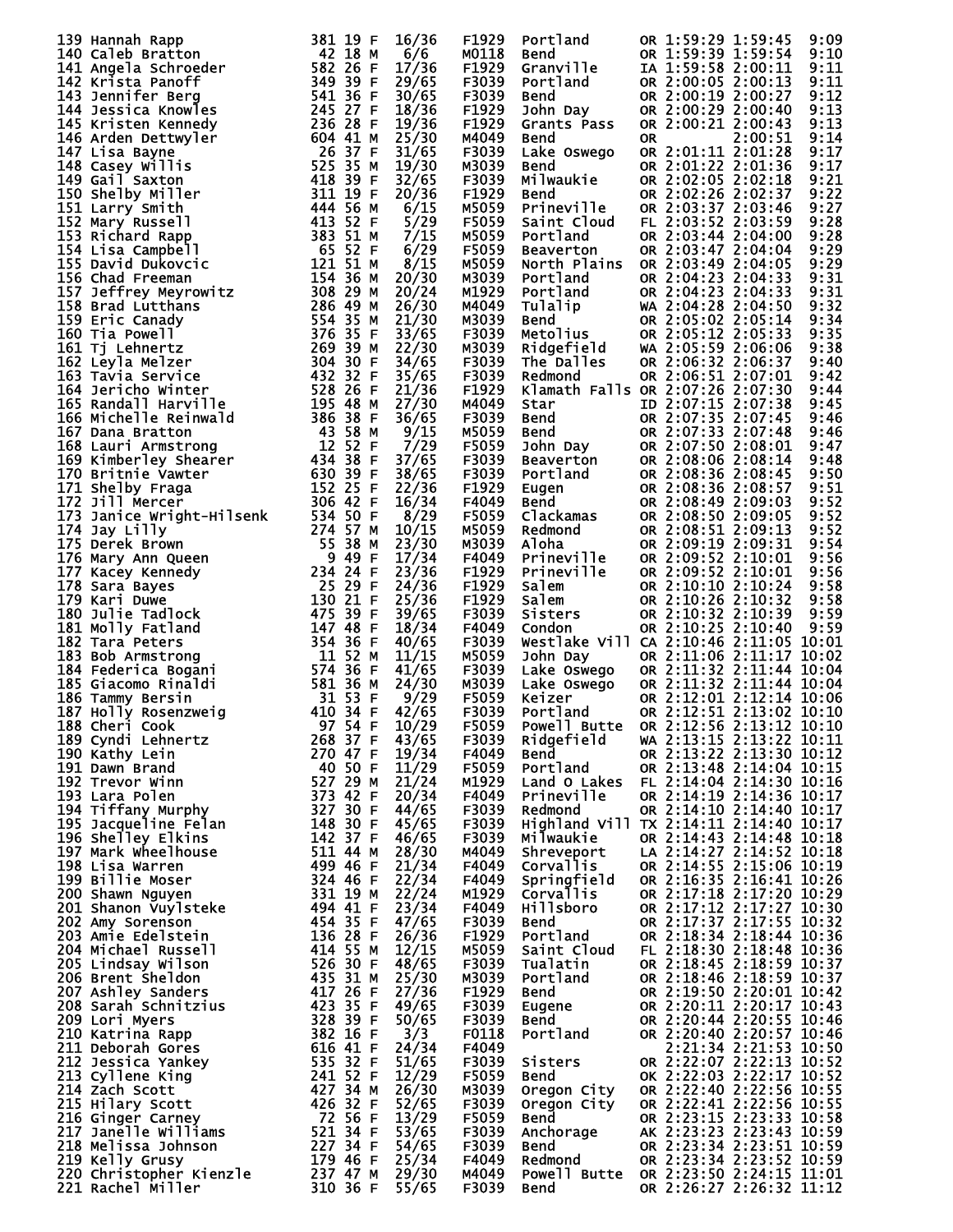| 222 Julee Tappero<br>222 Julee Tappero<br>222 Julee Taratton 446 26 FF<br>2223 Janet Bratton 442 26 FF<br>2225 Matri Sweeney<br>2226 Matri Sweeney<br>2226 Matri Sweeney<br>2226 Matri Sweeney<br>2228 Amber Froydr 1950<br>2228 Amber Petersen          |                 | 26/34 | F4049        |                                          | Klamath Falls OR 2:26:41 2:27:03 11:14                                                                                                                                                                                                                 |
|----------------------------------------------------------------------------------------------------------------------------------------------------------------------------------------------------------------------------------------------------------|-----------------|-------|--------------|------------------------------------------|--------------------------------------------------------------------------------------------------------------------------------------------------------------------------------------------------------------------------------------------------------|
|                                                                                                                                                                                                                                                          |                 | 28/36 | F1929        | Bend                                     | OR 2:26:53 2:27:08 11:14                                                                                                                                                                                                                               |
|                                                                                                                                                                                                                                                          |                 | 23/24 | M1929        | <b>Bend</b>                              | OR 2:26:54 2:27:09 11:14                                                                                                                                                                                                                               |
|                                                                                                                                                                                                                                                          |                 | 56/65 | F3039        | Vancouver                                | WA 2:27:07 2:27:27 11:16                                                                                                                                                                                                                               |
|                                                                                                                                                                                                                                                          |                 | 27/30 | M3039        | <b>Bend</b>                              | OR 2:27:52 2:28:14 11:19                                                                                                                                                                                                                               |
|                                                                                                                                                                                                                                                          |                 | 29/36 | F1929        |                                          | OR 2:28:28 2:28:30 11:21                                                                                                                                                                                                                               |
|                                                                                                                                                                                                                                                          |                 |       |              | Eugene                                   |                                                                                                                                                                                                                                                        |
|                                                                                                                                                                                                                                                          |                 | 30/36 | F1929        | Redmond<br>Bend<br>Redmond               | OR 2:28:31 2:28:45 11:22                                                                                                                                                                                                                               |
|                                                                                                                                                                                                                                                          |                 | 57/65 | F3039        |                                          | OR 2:28:50 2:29:11 11:24                                                                                                                                                                                                                               |
|                                                                                                                                                                                                                                                          |                 | 28/30 | M3039        |                                          | OR 2:29:13 2:29:33 11:25                                                                                                                                                                                                                               |
|                                                                                                                                                                                                                                                          |                 | 1/6   | F6099        | Lake Oswego                              | OR 2:29:36 2:29:56 11:27                                                                                                                                                                                                                               |
|                                                                                                                                                                                                                                                          |                 | 58/65 | F3039        | Lake Oswego                              | OR 2:29:36 2:29:56 11:27                                                                                                                                                                                                                               |
|                                                                                                                                                                                                                                                          |                 | 27/34 | F4049        | <b>Bend</b>                              | OR 2:30:06 2:30:24 11:29                                                                                                                                                                                                                               |
|                                                                                                                                                                                                                                                          |                 | 31/36 | F1929        | Portland                                 | OR 2:30:21 2:30:30 11:30                                                                                                                                                                                                                               |
|                                                                                                                                                                                                                                                          |                 | 59/65 | F3039        | corvallis                                | OR 2:32:19 2:32:40 11:40                                                                                                                                                                                                                               |
|                                                                                                                                                                                                                                                          |                 | 60/65 | F3039        | Portland                                 | OR 2:33:41 2:33:59 11:46                                                                                                                                                                                                                               |
|                                                                                                                                                                                                                                                          |                 | 61/65 | F3039        | Portland                                 | OR 2:33:42 2:34:00 11:46                                                                                                                                                                                                                               |
|                                                                                                                                                                                                                                                          |                 | 29/30 | M3039        | Portland                                 | OR 2:33:41 2:34:00 11:46                                                                                                                                                                                                                               |
|                                                                                                                                                                                                                                                          |                 | 62/65 | F3039        | Redmond                                  | OR 2:36:27 2:36:30 11:57                                                                                                                                                                                                                               |
|                                                                                                                                                                                                                                                          |                 | 28/34 | F4049        | Redmond                                  | OR 2:36:27 2:36:31 11:57                                                                                                                                                                                                                               |
|                                                                                                                                                                                                                                                          |                 | 29/34 | F4049        | <b>Bend</b>                              | OR 2:39:18 2:39:37 12:12                                                                                                                                                                                                                               |
|                                                                                                                                                                                                                                                          |                 |       |              |                                          |                                                                                                                                                                                                                                                        |
|                                                                                                                                                                                                                                                          |                 | 32/36 | F1929        | Portland                                 | OR 2:39:58 2:40:09 12:14                                                                                                                                                                                                                               |
|                                                                                                                                                                                                                                                          |                 | 33/36 | F1929        | <b>Bend</b>                              | OR 2:41:04 2:41:09 12:19                                                                                                                                                                                                                               |
|                                                                                                                                                                                                                                                          |                 | 30/30 | M3039        | Redmond                                  | OR 2:41:57 2:42:11 12:23                                                                                                                                                                                                                               |
|                                                                                                                                                                                                                                                          |                 | 14/29 | F5059        | Portland                                 | OR 2:42:56 2:43:14 12:28                                                                                                                                                                                                                               |
|                                                                                                                                                                                                                                                          |                 | 34/36 | F1929        | Milwaukie                                | OR 2:42:59 2:43:23 12:29                                                                                                                                                                                                                               |
|                                                                                                                                                                                                                                                          |                 | 2/6   | F6099        | Portland                                 | OR 2:44:01 2:44:20 12:33                                                                                                                                                                                                                               |
|                                                                                                                                                                                                                                                          |                 | 15/29 | F5059        | <b>Bend</b>                              | OR 2:46:20 2:46:40 12:44                                                                                                                                                                                                                               |
|                                                                                                                                                                                                                                                          |                 | 16/29 | F5059        | <b>Bend</b>                              | OR 2:46:20 2:46:41 12:44                                                                                                                                                                                                                               |
|                                                                                                                                                                                                                                                          |                 | 35/36 | F1929        | Portland                                 | OR 2:50:58 2:51:21 13:05                                                                                                                                                                                                                               |
|                                                                                                                                                                                                                                                          |                 | 63/65 | F3039        |                                          | Klamath Falls OR 2:51:10 2:51:33 13:06                                                                                                                                                                                                                 |
|                                                                                                                                                                                                                                                          |                 | 17/29 | F5059        | Redmond                                  | OR 2:55:41 2:56:04 13:27                                                                                                                                                                                                                               |
|                                                                                                                                                                                                                                                          |                 | 64/65 | F3039        | Corvallis                                | OR 2:58:28 2:58:52 13:40                                                                                                                                                                                                                               |
|                                                                                                                                                                                                                                                          |                 | 65/65 | F3039        |                                          | OR 2:59:51 3:00:07 13:45                                                                                                                                                                                                                               |
|                                                                                                                                                                                                                                                          |                 | 30/34 | F4049        | Portland<br>The Dalles                   | OR 3:01:14 3:01:28 13:52                                                                                                                                                                                                                               |
|                                                                                                                                                                                                                                                          |                 | 30/30 | M4049        |                                          | WA 3:01:14 3:01:28 13:52                                                                                                                                                                                                                               |
|                                                                                                                                                                                                                                                          |                 |       |              | Vashon<br>Vashon                         |                                                                                                                                                                                                                                                        |
|                                                                                                                                                                                                                                                          |                 | 31/34 | F4049        |                                          | WA 3:01:14 3:01:28 13:52                                                                                                                                                                                                                               |
|                                                                                                                                                                                                                                                          |                 | 18/29 | F5059        | Tigard                                   | OR 3:06:37 3:06:57 14:17                                                                                                                                                                                                                               |
|                                                                                                                                                                                                                                                          |                 | 19/29 | F5059        | Portland                                 | OR 3:07:10 3:07:28 14:19                                                                                                                                                                                                                               |
|                                                                                                                                                                                                                                                          |                 | 3/3   | M6099        | Sunriver                                 | OR 3:07:26 3:07:49 14:21                                                                                                                                                                                                                               |
|                                                                                                                                                                                                                                                          |                 | 20/29 | F5059        | <b>Bend</b>                              | OR 3:10:33 3:10:46 14:34                                                                                                                                                                                                                               |
|                                                                                                                                                                                                                                                          |                 | 32/34 | F4049        | Estacada                                 | OR 3:10:33 3:10:46 14:34                                                                                                                                                                                                                               |
|                                                                                                                                                                                                                                                          |                 | 3/6   | F6099        | North Plains                             | OR 3:10:53 3:11:14 14:36                                                                                                                                                                                                                               |
|                                                                                                                                                                                                                                                          |                 | 36/36 | F1929        | Portland                                 | OR 3:13:21 3:13:45 14:48                                                                                                                                                                                                                               |
|                                                                                                                                                                                                                                                          |                 | 21/29 | F5059        | Portland                                 | OR 3:13:20 3:13:45 14:48                                                                                                                                                                                                                               |
|                                                                                                                                                                                                                                                          |                 | 24/24 | M1929        | Portland                                 | OR 3:13:22 3:13:47 14:48                                                                                                                                                                                                                               |
|                                                                                                                                                                                                                                                          |                 | 13/15 | M5059        | Portland                                 | OR 3:13:23 3:13:48 14:48                                                                                                                                                                                                                               |
|                                                                                                                                                                                                                                                          |                 | 4/6   | F6099        | rur<br>Lake Oswego<br>Terrebonne<br>Pand | OR 3:16:31 3:16:53 15:02                                                                                                                                                                                                                               |
|                                                                                                                                                                                                                                                          |                 | 22/29 | F5059        |                                          | OR 3:18:08 3:18:23 15:09                                                                                                                                                                                                                               |
|                                                                                                                                                                                                                                                          |                 | 33/34 | F4049        | <b>Bend</b>                              | OR 3:18:31 3:18:56 15:12                                                                                                                                                                                                                               |
|                                                                                                                                                                                                                                                          |                 |       |              |                                          | OR 3:18:31 3:18:56 15:12                                                                                                                                                                                                                               |
|                                                                                                                                                                                                                                                          |                 |       | F5059        | <b>Bend</b>                              |                                                                                                                                                                                                                                                        |
|                                                                                                                                                                                                                                                          |                 |       | F5059        | Suwon-Si                                 | 3:23:10 3:23:33 15:33                                                                                                                                                                                                                                  |
|                                                                                                                                                                                                                                                          |                 |       | F5059        | Tenino                                   | WA 3:23:12 3:23:33 15:33                                                                                                                                                                                                                               |
|                                                                                                                                                                                                                                                          |                 |       | F5059        | Bend<br>Tucson                           | OR 3:28:41 3:29:07 15:58                                                                                                                                                                                                                               |
|                                                                                                                                                                                                                                                          |                 |       | <b>F5059</b> |                                          | AZ 3:28:42 3:29:08 15:58                                                                                                                                                                                                                               |
|                                                                                                                                                                                                                                                          |                 |       | F5059        | Carson                                   | WA 3:31:25 3:31:44 16:10                                                                                                                                                                                                                               |
| 270 Janet Blanscett<br>271 Sherry Burke<br>272 Sandra Montgomery<br>273 Dana Montgomery<br>273 Dana Montgomery<br>273 Dana Montgomery<br>273 Dana Montgomery<br>274 Sue Marceaux<br>290 57 F 26/29<br>275 Julie Church<br>276 Lori Cannon<br>276 Lor     |                 |       |              |                                          | F6099 Terrebonne OR 3:35:11 3:35:37 16:28<br>F4049 Aloha OR 3:35:11 3:35:37 16:28<br>M5059 Tenino WA 3:50:39 3:51:02 17:39<br>M5059 Suwon-Si 3:50:39 3:51:02 17:39<br>F5059 Sisters OR 4:05:09 4:05:38 18:45<br>F6099 Sisters OR 4:05:09               |
|                                                                                                                                                                                                                                                          |                 |       |              |                                          |                                                                                                                                                                                                                                                        |
|                                                                                                                                                                                                                                                          |                 |       |              |                                          |                                                                                                                                                                                                                                                        |
|                                                                                                                                                                                                                                                          |                 |       |              |                                          |                                                                                                                                                                                                                                                        |
|                                                                                                                                                                                                                                                          |                 |       |              |                                          |                                                                                                                                                                                                                                                        |
|                                                                                                                                                                                                                                                          |                 |       | F6099        | Sisters                                  | OR 4:05:09 4:05:38 18:45                                                                                                                                                                                                                               |
|                                                                                                                                                                                                                                                          |                 |       |              |                                          |                                                                                                                                                                                                                                                        |
|                                                                                                                                                                                                                                                          |                 |       |              |                                          |                                                                                                                                                                                                                                                        |
| Half Marathon Age Group Results (By Gun Time Per USATF Rules)                                                                                                                                                                                            |                 |       |              |                                          |                                                                                                                                                                                                                                                        |
|                                                                                                                                                                                                                                                          |                 |       |              |                                          |                                                                                                                                                                                                                                                        |
| MALE AGE GROUP: 01 TO 18                                                                                                                                                                                                                                 |                 |       |              |                                          |                                                                                                                                                                                                                                                        |
| 1 Eric Alldritt                                                                                                                                                                                                                                          | 17 1:17:36 5:56 |       |              |                                          |                                                                                                                                                                                                                                                        |
| 2 Zachary Holloway                                                                                                                                                                                                                                       | 17 1:20:35 6:10 |       |              |                                          |                                                                                                                                                                                                                                                        |
| 3 Tim Rice                                                                                                                                                                                                                                               | 16 1:35:40      | 7:19  |              |                                          | 4 Quintin McCoy 13 1:36:27 7:22<br>5 Jacob Yent 17 1:46:37 8:09<br>6 Caleb Bratton 18 1:59:54 9:10                                                                                                                                                     |
| FEMALE AGE GROUP: 01 TO 18                                                                                                                                                                                                                               |                 |       |              |                                          |                                                                                                                                                                                                                                                        |
|                                                                                                                                                                                                                                                          |                 |       |              |                                          | 3 Katrina Rapp 16 2:20:57 10:46                                                                                                                                                                                                                        |
| 1 Kelly Stevens                                                                                                                                                                                                                                          | 15 1:51:50 8:33 |       |              |                                          |                                                                                                                                                                                                                                                        |
| 2 Ayla Palacios                                                                                                                                                                                                                                          | 17 1:57:48 9:00 |       |              |                                          |                                                                                                                                                                                                                                                        |
| MALE AGE GROUP: 19 TO 29                                                                                                                                                                                                                                 |                 |       |              |                                          |                                                                                                                                                                                                                                                        |
| 1 Ryan Bak                                                                                                                                                                                                                                               |                 |       |              |                                          |                                                                                                                                                                                                                                                        |
|                                                                                                                                                                                                                                                          | 29 1:09:33      | 5:19  |              |                                          |                                                                                                                                                                                                                                                        |
|                                                                                                                                                                                                                                                          |                 |       |              |                                          |                                                                                                                                                                                                                                                        |
|                                                                                                                                                                                                                                                          |                 |       |              |                                          |                                                                                                                                                                                                                                                        |
|                                                                                                                                                                                                                                                          |                 |       |              |                                          |                                                                                                                                                                                                                                                        |
|                                                                                                                                                                                                                                                          |                 |       |              |                                          |                                                                                                                                                                                                                                                        |
| 2 Myk Rose<br>3 Joel Perez<br>3 Joel Perez<br>4 Jesse Kolberg<br>5 Patrick Devlin<br>6 Samuel Schwarz<br>6 Samuel Schwarz<br>7 Thomas Bauska<br>26 1:28:06 6:44<br>6 Samuel Schwarz<br>29 1:28:06 6:44<br>5 Patrick Devlin<br>24 1:28:06 6:44<br>7 19 1: |                 |       |              |                                          | 13 Colin Cass<br>14 Stewart Risinger<br>14 Stewart Risinger<br>15 Neal Rusk<br>19 1:41:06 7:44<br>16 Joe Volpert<br>20 1:43:08 7:53<br>17 William Chapman-Hale<br>25 1:50:09 8:25<br>18 Ryan Lanter<br>28 1:52:33 8:36<br>19 Kevin O'Brien<br>29 1:55: |

 8 Matthew Zabriskie 24 1:33:00 7:06 20 Jeffrey Meyrowitz 29 2:04:33 9:31 9 David Cowan 19 1:34:34 7:14 21 Trevor Winn 29 2:14:30 10:16 10 Daniel Wendt 27 1:34:39 7:14 22 Shawn Nguyen 19 2:17:20 10:29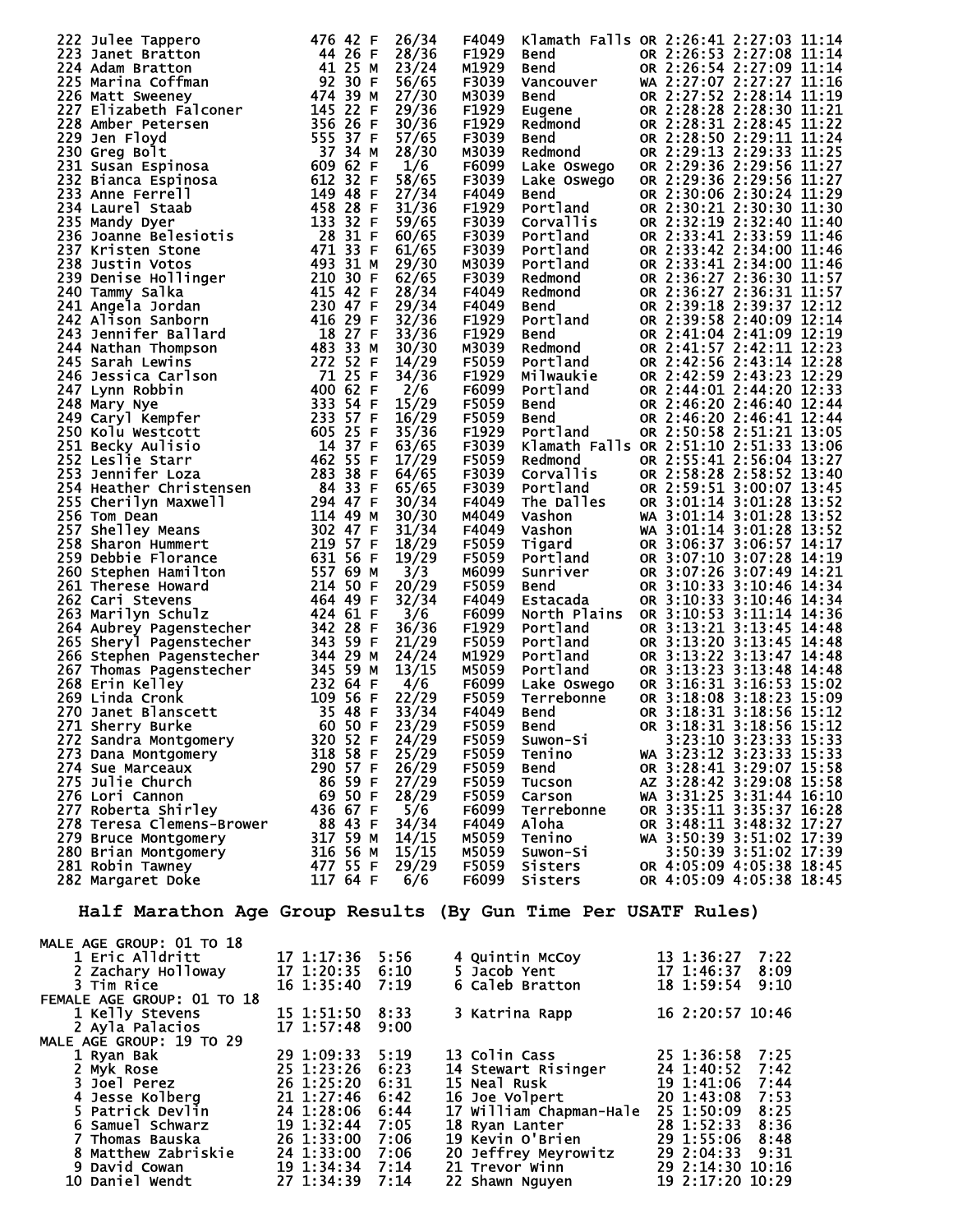|                                                                                                                                                                                                                                                                                    | 24 1:35:38 7:18                                                                                                            |              | 23 Adam Bratton                                                                                                                                                                                                                                        | 25 2:27:09 11:14                                                 |
|------------------------------------------------------------------------------------------------------------------------------------------------------------------------------------------------------------------------------------------------------------------------------------|----------------------------------------------------------------------------------------------------------------------------|--------------|--------------------------------------------------------------------------------------------------------------------------------------------------------------------------------------------------------------------------------------------------------|------------------------------------------------------------------|
| 11 Jerr Haak<br>12 Aaron Seipel<br>14 F (CT CT)                                                                                                                                                                                                                                    | 19 1:36:40 7:23                                                                                                            |              | 24 Stephen Pagenstecher 29 3:13:47 14:48                                                                                                                                                                                                               |                                                                  |
| FEMALE AGE GROUP: 19 TO 29<br>12 Aaron Seipel<br>FEMALE AGE GROUP: 19 TO 29<br>19 1:36:40<br>2 Catherine Theobald<br>2 Catherine Theobald<br>19 1:39:00 7:34<br>2 Catherine Theobald<br>19 1:39:00 7:34<br>4 Jenny Wheeler<br>5 Stephanie Moore<br>19 1:39:10 7:35<br>5 Kesamyn So |                                                                                                                            |              | 19 Kristen Kennedy<br>20 Shelby Miller<br>21 Jackbow Winter<br>26 2:00:43 9:13<br>21 Jackbow Winter<br>26 2:07:30 9:44<br>25 2:08:37 9:22<br>21 Shelby Fragga<br>26 2:07:30 9:44<br>25 2:08:57 9:54<br>24 2:10:01 9:56<br>24 Sara Bayes<br>29 2:10:24  |                                                                  |
|                                                                                                                                                                                                                                                                                    |                                                                                                                            |              |                                                                                                                                                                                                                                                        |                                                                  |
|                                                                                                                                                                                                                                                                                    |                                                                                                                            |              |                                                                                                                                                                                                                                                        |                                                                  |
|                                                                                                                                                                                                                                                                                    |                                                                                                                            |              |                                                                                                                                                                                                                                                        |                                                                  |
|                                                                                                                                                                                                                                                                                    |                                                                                                                            |              |                                                                                                                                                                                                                                                        |                                                                  |
|                                                                                                                                                                                                                                                                                    |                                                                                                                            |              |                                                                                                                                                                                                                                                        |                                                                  |
|                                                                                                                                                                                                                                                                                    |                                                                                                                            |              |                                                                                                                                                                                                                                                        |                                                                  |
|                                                                                                                                                                                                                                                                                    |                                                                                                                            |              |                                                                                                                                                                                                                                                        |                                                                  |
|                                                                                                                                                                                                                                                                                    |                                                                                                                            |              |                                                                                                                                                                                                                                                        |                                                                  |
|                                                                                                                                                                                                                                                                                    |                                                                                                                            |              |                                                                                                                                                                                                                                                        |                                                                  |
|                                                                                                                                                                                                                                                                                    |                                                                                                                            |              |                                                                                                                                                                                                                                                        |                                                                  |
|                                                                                                                                                                                                                                                                                    |                                                                                                                            |              |                                                                                                                                                                                                                                                        |                                                                  |
|                                                                                                                                                                                                                                                                                    |                                                                                                                            |              |                                                                                                                                                                                                                                                        |                                                                  |
|                                                                                                                                                                                                                                                                                    |                                                                                                                            |              |                                                                                                                                                                                                                                                        |                                                                  |
|                                                                                                                                                                                                                                                                                    |                                                                                                                            |              |                                                                                                                                                                                                                                                        |                                                                  |
|                                                                                                                                                                                                                                                                                    |                                                                                                                            |              |                                                                                                                                                                                                                                                        |                                                                  |
|                                                                                                                                                                                                                                                                                    |                                                                                                                            |              |                                                                                                                                                                                                                                                        |                                                                  |
|                                                                                                                                                                                                                                                                                    |                                                                                                                            |              | 16 Andy Hoffman<br>17 Cody Ames<br>18 Antonio Espinosa<br>18 Antonio Espinosa<br>18 Antonio Espinosa<br>19 Casey Willis<br>20 Chad Freeman<br>21 Eric Canady<br>21 Eric Canady<br>25 Tj Lehnertz<br>23 Derek Brown<br>24 Giacomo Rinaldi<br>25 Brent S |                                                                  |
|                                                                                                                                                                                                                                                                                    |                                                                                                                            |              |                                                                                                                                                                                                                                                        |                                                                  |
|                                                                                                                                                                                                                                                                                    |                                                                                                                            |              |                                                                                                                                                                                                                                                        |                                                                  |
|                                                                                                                                                                                                                                                                                    |                                                                                                                            |              |                                                                                                                                                                                                                                                        |                                                                  |
|                                                                                                                                                                                                                                                                                    |                                                                                                                            |              |                                                                                                                                                                                                                                                        |                                                                  |
|                                                                                                                                                                                                                                                                                    |                                                                                                                            |              |                                                                                                                                                                                                                                                        |                                                                  |
|                                                                                                                                                                                                                                                                                    |                                                                                                                            |              |                                                                                                                                                                                                                                                        |                                                                  |
|                                                                                                                                                                                                                                                                                    |                                                                                                                            |              |                                                                                                                                                                                                                                                        |                                                                  |
|                                                                                                                                                                                                                                                                                    |                                                                                                                            |              |                                                                                                                                                                                                                                                        |                                                                  |
|                                                                                                                                                                                                                                                                                    |                                                                                                                            |              |                                                                                                                                                                                                                                                        |                                                                  |
|                                                                                                                                                                                                                                                                                    |                                                                                                                            |              |                                                                                                                                                                                                                                                        |                                                                  |
|                                                                                                                                                                                                                                                                                    |                                                                                                                            |              |                                                                                                                                                                                                                                                        |                                                                  |
|                                                                                                                                                                                                                                                                                    |                                                                                                                            |              |                                                                                                                                                                                                                                                        |                                                                  |
|                                                                                                                                                                                                                                                                                    |                                                                                                                            |              |                                                                                                                                                                                                                                                        |                                                                  |
| 15 John Marandas<br>1 Amy Rollins<br>2 Ester Ceja<br>2 Ester Ceja<br>34 1:32:59<br>3 Bryn Singleton<br>4 Leah Wilcox<br>5 Amy Mendenhall<br>5 Amy Mendenhall<br>36 1:43:23<br>5 Amy Mendenhall<br>36 1:43:23<br>5 Amy Mendenhall<br>36 1:43:35<br>6 Caryn                          |                                                                                                                            | 7:06         | 34 Leyla Melzer<br>35 Tavia Service<br>32 2:07:01 9:42<br>36 Michelle Reinwald<br>38 2:07:45 9:46<br>37 Kimberley Shearer<br>38 2:08:14 9:48<br>38 Britnie Vawter<br>39 2:08:14 9:48<br>39 3110:39 9:59<br>40 Tara Peters<br>41 Federica Bogani<br>41  |                                                                  |
|                                                                                                                                                                                                                                                                                    |                                                                                                                            | 7:20         |                                                                                                                                                                                                                                                        |                                                                  |
|                                                                                                                                                                                                                                                                                    |                                                                                                                            | 7:35         |                                                                                                                                                                                                                                                        |                                                                  |
|                                                                                                                                                                                                                                                                                    |                                                                                                                            | 7:54         |                                                                                                                                                                                                                                                        |                                                                  |
|                                                                                                                                                                                                                                                                                    |                                                                                                                            | 7:55         |                                                                                                                                                                                                                                                        |                                                                  |
|                                                                                                                                                                                                                                                                                    |                                                                                                                            | 8:01         |                                                                                                                                                                                                                                                        |                                                                  |
|                                                                                                                                                                                                                                                                                    |                                                                                                                            | 8:05<br>8:14 |                                                                                                                                                                                                                                                        |                                                                  |
|                                                                                                                                                                                                                                                                                    |                                                                                                                            | 8:24         |                                                                                                                                                                                                                                                        |                                                                  |
|                                                                                                                                                                                                                                                                                    |                                                                                                                            | 8:32         |                                                                                                                                                                                                                                                        |                                                                  |
|                                                                                                                                                                                                                                                                                    |                                                                                                                            | 8:34         |                                                                                                                                                                                                                                                        |                                                                  |
| 12 Jennifer Duringer 34 1:52:41                                                                                                                                                                                                                                                    |                                                                                                                            | 8:37         | 45 Jacqueline Felan                                                                                                                                                                                                                                    | 30 2:14:40 10:17                                                 |
| 13 Debbie Castile                                                                                                                                                                                                                                                                  | 39 1:54:20                                                                                                                 | 8:44         | 46 Shelley Elkins                                                                                                                                                                                                                                      | 37 2:14:48 10:18                                                 |
| 14 Heather Larson<br>15 Kate Maxim                                                                                                                                                                                                                                                 | 36 1:54:25<br>30 1:56:32                                                                                                   | 8:45<br>8:54 | 47 Amy Sorenson<br>48 Lindsay Wilson                                                                                                                                                                                                                   | 35 2:17:55 10:32<br>30 2:18:59 10:37                             |
| 16 Kristy Ren                                                                                                                                                                                                                                                                      | 32 1:56:44                                                                                                                 | 8:55         |                                                                                                                                                                                                                                                        |                                                                  |
| 17 Gina Detweiler                                                                                                                                                                                                                                                                  | $33 \overline{1}$ :57:07                                                                                                   | 8:57         | 49 Sarah Schnitzius<br>50 Lori Myers<br>51 Jessica Yankey<br>52 Hilary Scott.<br>52 Hilary Scott.<br>52 Hilary Scott.<br>52 Hilary Scott.<br>52 Hilary Scott.<br>52 Hilary Scott.<br>52 Hilary Scott.                                                  |                                                                  |
|                                                                                                                                                                                                                                                                                    |                                                                                                                            | 8:57         |                                                                                                                                                                                                                                                        |                                                                  |
| 19 Anna McNab<br>19 Anna McNab<br>20 Leanne Neal<br>21 Melissa Durham<br>22 Callie Pfister<br>23 Danielle McCommunication 35 1:57:36<br>23 Danielle McCommunication 35 1:57:36                                                                                                     |                                                                                                                            | 8:59         |                                                                                                                                                                                                                                                        |                                                                  |
|                                                                                                                                                                                                                                                                                    |                                                                                                                            | 8:59         | 53 Janelle Williams<br>54 Melissa Johnson<br>54 Melissa Johnson<br>34 2:23:51 10:59                                                                                                                                                                    |                                                                  |
|                                                                                                                                                                                                                                                                                    |                                                                                                                            | 8:59<br>9:02 |                                                                                                                                                                                                                                                        | 36 2:26:32 11:12                                                 |
| 23 Danielle McGraw                                                                                                                                                                                                                                                                 | 35 1:58:09<br>39 1:58:19                                                                                                   | 9:02         | 55 Rachel Miller<br>56 Marina Coffman                                                                                                                                                                                                                  | $30\ \overline{2:}2\overline{7:}2\overline{7}\ \overline{11:}16$ |
| 24 Claudia Christensen                                                                                                                                                                                                                                                             | 32 1:58:36                                                                                                                 | 9:04         |                                                                                                                                                                                                                                                        | 37 2:29:11 11:24                                                 |
| $\overline{25}$ Alicia Mullerleile $\overline{31}$ $\overline{1:58:52}$                                                                                                                                                                                                            |                                                                                                                            | 9:05         | 57 Jen Floyd<br>58 Bianca Espinosa - 32 2:29:56 11:27                                                                                                                                                                                                  |                                                                  |
| 26 Lisa Cowan                                                                                                                                                                                                                                                                      | 39 1:59:07                                                                                                                 | 9:06         | 59 Mandy Dyer                                                                                                                                                                                                                                          | 32 2:32:40 11:40                                                 |
| 27 Jennifer Teehan                                                                                                                                                                                                                                                                 |                                                                                                                            | 9:06         | 60 Joanne Belesiotis 31 2:33:59 11:46                                                                                                                                                                                                                  |                                                                  |
| 28 Brittany May                                                                                                                                                                                                                                                                    |                                                                                                                            | 9:06         |                                                                                                                                                                                                                                                        |                                                                  |
| 29 Krista Panoff<br>30 Jennifer Berg                                                                                                                                                                                                                                               |                                                                                                                            | 9:11<br>9:12 | 60 Joanne Belesicales<br>61 Kristen Stone 33 2:34:00 11:57<br>62 Denise Hollinger 30 2:36:30 11:57<br>63 Becky Aulisio 37 2:51:33 13:06<br>23 2:58:52 13:40<br>23 2:58:52 13:40<br>23 2:00:07 13:45                                                    |                                                                  |
| 31 Lisa Bayne                                                                                                                                                                                                                                                                      |                                                                                                                            | 9:17         |                                                                                                                                                                                                                                                        |                                                                  |
| 32 Gail Saxton                                                                                                                                                                                                                                                                     |                                                                                                                            | 9:21         | 65 Heather Christensen 33 3:00:07 13:45                                                                                                                                                                                                                |                                                                  |
| 33 Tia Powell                                                                                                                                                                                                                                                                      | 39 1:59:07<br>32 1:59:07<br>31 1:59:13<br>39 2:00:13<br>36 2:00:27<br>37 2:01:28<br>39 2:02:18<br>35 2:05:33<br>35 2:05:33 | 9:35         |                                                                                                                                                                                                                                                        |                                                                  |
| MALE AGE GROUP: 40 TO 49                                                                                                                                                                                                                                                           |                                                                                                                            |              |                                                                                                                                                                                                                                                        |                                                                  |
| 1 Chris Manfredi                                                                                                                                                                                                                                                                   | 41 1:21:01                                                                                                                 | 6:12         | 16 Doug Ramsthel                                                                                                                                                                                                                                       | 46 1:48:08<br>8:16                                               |
| 2 Phil Crock                                                                                                                                                                                                                                                                       | 40 1:34:36<br>49 1:37:19                                                                                                   | 7:14<br>7:26 | 17 Blair Krohn                                                                                                                                                                                                                                         | 43 1:49:58<br>8:24<br>42 1:50:35                                 |
| 3 Gregory Stevens<br>4 Ken Huckins                                                                                                                                                                                                                                                 | 47 1:37:51                                                                                                                 | 7:29         | 18 Paul Lojacono<br>19 William White                                                                                                                                                                                                                   | 8:27<br>40 1:51:58<br>8:33                                       |
| 5 John Weinsheim                                                                                                                                                                                                                                                                   | 46 1:40:50                                                                                                                 | 7:42         | 20 Todd Andresen                                                                                                                                                                                                                                       | 44 1:55:25<br>8:49                                               |
| 6 Tim Poet                                                                                                                                                                                                                                                                         | 47 1:41:12                                                                                                                 | 7:44         | 21 Francisco Noyola                                                                                                                                                                                                                                    | 42 1:56:09<br>8:52                                               |
| 7 Dan Poet                                                                                                                                                                                                                                                                         | 42 1:42:08                                                                                                                 | 7:48         | 22 Steve Vuylsteke                                                                                                                                                                                                                                     | 461.57:36<br>8:59                                                |
| 8 Joe Sneddon                                                                                                                                                                                                                                                                      | 41 1:42:34                                                                                                                 | 7:50         | 23 Enzo Palacios                                                                                                                                                                                                                                       | 43 1:57:49<br>41 1:57:59<br>9:00                                 |
| 9 Tony Breault                                                                                                                                                                                                                                                                     | 43 1:42:37                                                                                                                 | 7:50         | 24 Rocco April                                                                                                                                                                                                                                         | 9:01                                                             |
| 10 John Prevedello<br>11 Darryl Houghtelling 41 1:44:40                                                                                                                                                                                                                            | 45 1:42:44                                                                                                                 | 7:51<br>8:00 | 25 Arden Dettwyler<br>26 Brad Lutthans                                                                                                                                                                                                                 | 41 2:00:51<br>9:14<br>49 2:04:50<br>9:32                         |
|                                                                                                                                                                                                                                                                                    |                                                                                                                            |              |                                                                                                                                                                                                                                                        |                                                                  |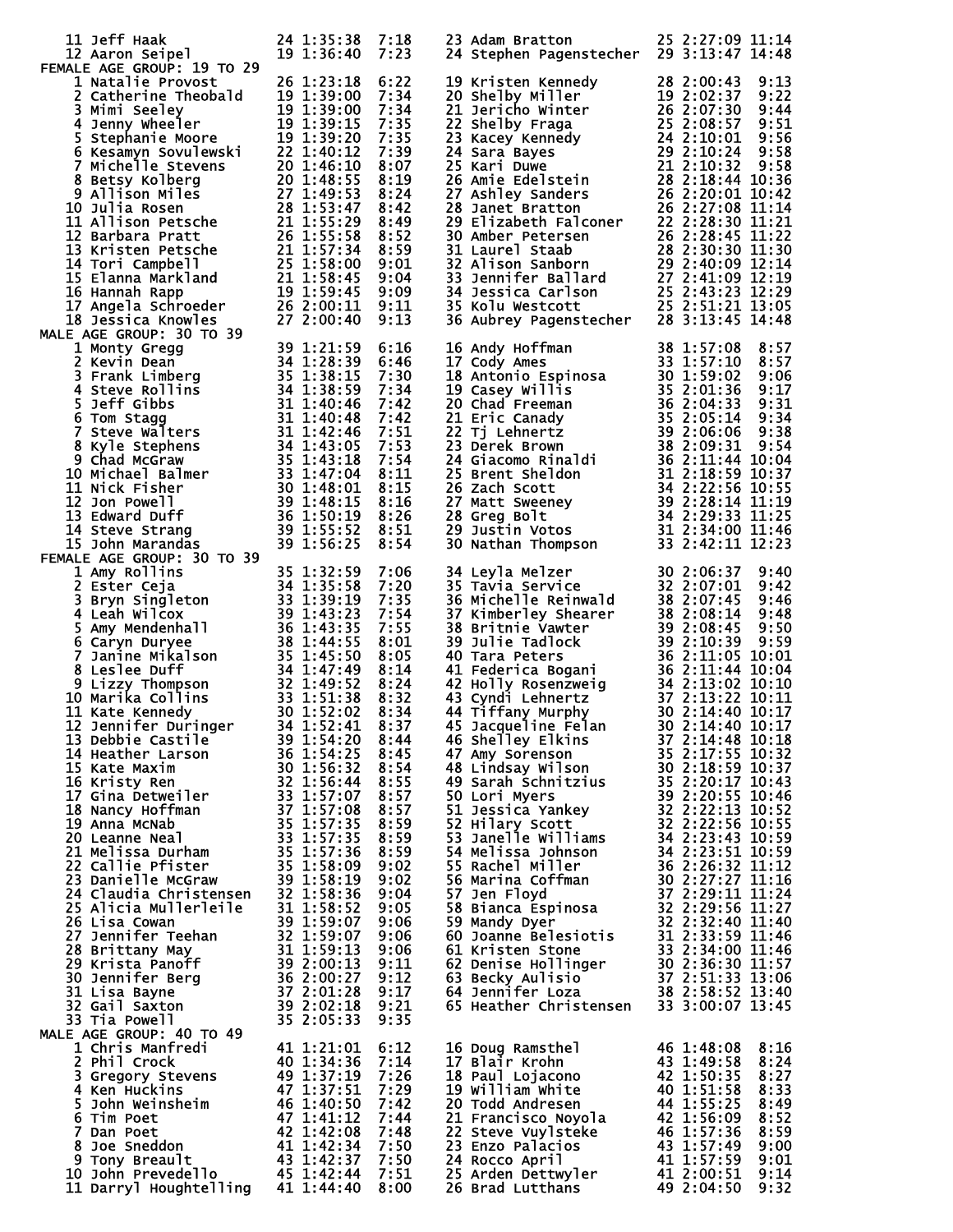|            | 12 Nick David<br>13 Mike Edgerton 43 1:45:21 8:03<br>14 Ralph Arvizu 46 1:46:41 8:09<br>14 As 1:46:53 8:10<br>15 Tom Blanchette                                                                                                                                                                                                   | 48 1:46:53 | 8:10                                                                                                             | 30 Tom Dean                                                                                                                         | 27 Randall Harville<br>28 Mark Wheelhouse<br>29 Christopher Kienzle<br>44 2:14:52 10:18<br>29 Christopher Kienzle<br>42 3:24:15 11:01                                                                                                                                                                 |                                                                                                                                              | 49 3:01:28 13:52                                                                                                           |                                                                                                                                     |                                                                                                                      |
|------------|-----------------------------------------------------------------------------------------------------------------------------------------------------------------------------------------------------------------------------------------------------------------------------------------------------------------------------------|------------|------------------------------------------------------------------------------------------------------------------|-------------------------------------------------------------------------------------------------------------------------------------|-------------------------------------------------------------------------------------------------------------------------------------------------------------------------------------------------------------------------------------------------------------------------------------------------------|----------------------------------------------------------------------------------------------------------------------------------------------|----------------------------------------------------------------------------------------------------------------------------|-------------------------------------------------------------------------------------------------------------------------------------|----------------------------------------------------------------------------------------------------------------------|
|            | FEMALE AGE GROUP: 40 TO 49<br>1 Pia Snowbeck<br>FEMALE AGE GROUP: 40<br>1 Pia Snowbeck 43 1:46:33 8:08<br>2 Nikole Crafton 41 1:48:08 8:16<br>3 Julie Kirksey 42 1:49:46 8:23<br>4 Kari Westlund 49 1:51:35 8:32<br>5 Robin Palacios 40 1:51:59 8:33<br>6 Trish Wreary 44 1:52:23 8:335<br>6                                      | 43 1:46:33 | 8:08                                                                                                             |                                                                                                                                     | 18 Molly Fatland<br>20 Lara Polen<br>20 Lara Polen<br>21 Lisa Warren<br>22 Cara Polen<br>22 Cara Polen<br>22 Cara Polen<br>22 Cara Polen<br>22 Cara Polen<br>42 2:14:36 10:12<br>22 Carl (10:26<br>23 Shanon Vuylsteke<br>46 2:16:41 10:26<br>24 Deborah<br>34 Teresa Clemens-Brower 43 3:48:32 17:27 |                                                                                                                                              |                                                                                                                            |                                                                                                                                     |                                                                                                                      |
|            |                                                                                                                                                                                                                                                                                                                                   |            |                                                                                                                  |                                                                                                                                     | 9 Dana Bratton 58 2:07:48 9:46<br>10 Jay Lilly 57 2:09:13 9:52<br>11 Bob Armstrong 52 2:11:17 10:02<br>12 Michael Russell 55 2:18:48 10:36<br>13 Thomas Pagenstecher 59 3:13:48 14:48<br>14 Bruce Montgomery 59 3:51:02 17:39<br>15 Brian                                                             |                                                                                                                                              |                                                                                                                            |                                                                                                                                     |                                                                                                                      |
|            | FEMALE AGE GROUP: 50 TO 59<br>1 Lisa Magness<br>2 Barb Schmuki<br>3 Krista Cooley<br>3 Strista Cooley<br>51 1:32:02 7:02<br>3 Arista Cooley<br>52 1:52:42 8:37<br>4 Marla Hacker<br>53 1:59:11 9:06<br>5 Mary Russell<br>6 Lisa Campbell<br>6 Lisa Campbell<br>52 2:03:59 9:28<br>6 Li<br>8 Janice Wright-Hilsenk 50 2:09:05 9:52 |            |                                                                                                                  |                                                                                                                                     | 16 Caryl Kempfer<br>17 Leslie Starr<br>18 Sharon Hummert<br>18 Sharon Hummert<br>57 2:46:41 12:44<br>19 Debbie Florance<br>56 3:06:57 14:17<br>19 Debbie Florance<br>56 3:06:57 14:19<br>20 Therese Howard<br>50 3:10:46 14:34<br>21 Sheryl Pagenste                                                  |                                                                                                                                              |                                                                                                                            |                                                                                                                                     |                                                                                                                      |
|            | 9 Tammy Bersin<br>9 Tammy Bersin<br>10 Cheri Cook<br>10 Cheri Cook<br>11 Dawn Brand<br>11 Dawn Brand<br>13 Gyllene King<br>13 Ginger Carney<br>14 Sarah Lewins<br>14 Sarah Lewins<br>14 Sarah Lewins<br>14 Sarah Lewins<br>14 Sarah Lewins<br>14 Sarah L                                                                          |            |                                                                                                                  |                                                                                                                                     |                                                                                                                                                                                                                                                                                                       |                                                                                                                                              |                                                                                                                            |                                                                                                                                     |                                                                                                                      |
|            | 2 Guenter Hauser 62 1:56:33 8:54<br>FEMALE AGE GROUP: 60 TO 99<br>1 Susan Espinosa<br>2 Lynn Robbin<br>3 Marilyn Schulz 62 2:44:20 12:33<br>5 Marilyn Schulz 61 3:11:14 14:36                                                                                                                                                     |            | 62 2:29:56 11:27                                                                                                 |                                                                                                                                     | 3 Stephen Hamilton 69 3:07:49 14:21<br>4 Erin Kelley<br>5 Roberta Shirley 67 3:35:37 16:28<br>6 Margaret Doke 64 4:05:38 18:45                                                                                                                                                                        |                                                                                                                                              | 64 3:16:53 15:02                                                                                                           |                                                                                                                                     |                                                                                                                      |
|            |                                                                                                                                                                                                                                                                                                                                   |            |                                                                                                                  |                                                                                                                                     | 10K Overall Results                                                                                                                                                                                                                                                                                   |                                                                                                                                              |                                                                                                                            |                                                                                                                                     |                                                                                                                      |
| Place Name |                                                                                                                                                                                                                                                                                                                                   | NO.        | Ag S Div/Tot Div                                                                                                 |                                                                                                                                     | City                                                                                                                                                                                                                                                                                                  |                                                                                                                                              | St Nettime Guntime Pace                                                                                                    |                                                                                                                                     |                                                                                                                      |
|            | ace Name Contract Music and Music and Music and Sandy Contract of the Manney Contract of the SRam Carrier of the SRam Carrier of the SRam Carrier of the SRAm Carrier of the SRAm Carrier of the SRAm Carrier of the SRAm Carr                                                                                                    |            | 1/10<br>1/3<br>2/10<br>1/17<br>2/17<br>1/11<br>3/10<br>3/17<br>1/5<br>4/17<br>4/10<br>5/17<br>1/8<br>6/17<br>2/5 | M1929<br>M0118<br>M1929<br>M3039<br>M3039<br>M4049<br>M1929<br>M3039<br>F0118<br>M3039<br>M1929<br>M3039<br>M5059<br>M3039<br>F0118 | Bend<br>Doral<br>Dura<br>Portland<br>Bend<br>Bend<br>Prineville<br>Portland<br>Bend<br>Bend<br>Portland<br>Baker City<br>Bend<br>Prineville<br>Bend<br>Bend                                                                                                                                           | 0R<br><b>FL</b><br>OR<br>OR .<br>OR.<br>OR<br>OR .<br><b>OR</b><br>OR<br><b>OR</b><br>0R<br><b>OR</b><br><b>OR</b><br><b>OR</b><br><b>OR</b> | 33:26<br>36:28<br>38:32<br>40:32<br>41:55<br>42:08<br>43:17<br>44:08<br>44:05<br>46:15<br>46:27<br>47:14<br>47:33<br>47:45 | 33:26<br>36:29<br>38:33<br>40:33<br>41:56<br>42:09<br>43:23<br>43:43<br>44:09<br>44:13<br>46:18<br>46:28<br>47:16<br>47:38<br>47:47 | 5:23<br>5:53<br>6:13<br>6:32<br>6:45<br>6:47<br>6:59<br>7:02<br>7:07<br>7:07<br>7:27<br>7:29<br>7:37<br>7:40<br>7:42 |
|            |                                                                                                                                                                                                                                                                                                                                   |            | 2/11<br>5/10<br>1/29<br>3/11<br>2/3<br>2/29<br>6/10<br>3/3<br>3/29                                               | M4049<br>M1929<br>F3039<br>M4049<br>M0118<br>F3039<br>M1929<br>M0118<br>F3039                                                       | Bend<br>Goleta<br>Hillsborough<br>Redmond<br>Bend<br>Portland<br>Redmond<br>Redmond<br>Corvallis                                                                                                                                                                                                      | <b>OR</b><br>CA<br>NC<br>0R<br>0R<br>0R<br><b>OR</b><br><b>OR</b><br><b>OR</b>                                                               | 47:44<br>47:49<br>48:13<br>49:23<br>49:35<br>49:37<br>49:54<br>50:07                                                       | 47:49<br>47:52<br>48:16<br>49:20<br>49:27<br>49:42<br>49:51<br>50:00<br>50:15                                                       | 7:42<br>7:43<br>7:46<br>7:57<br>7:58<br>8:00<br>8:02<br>8:03<br>8:06                                                 |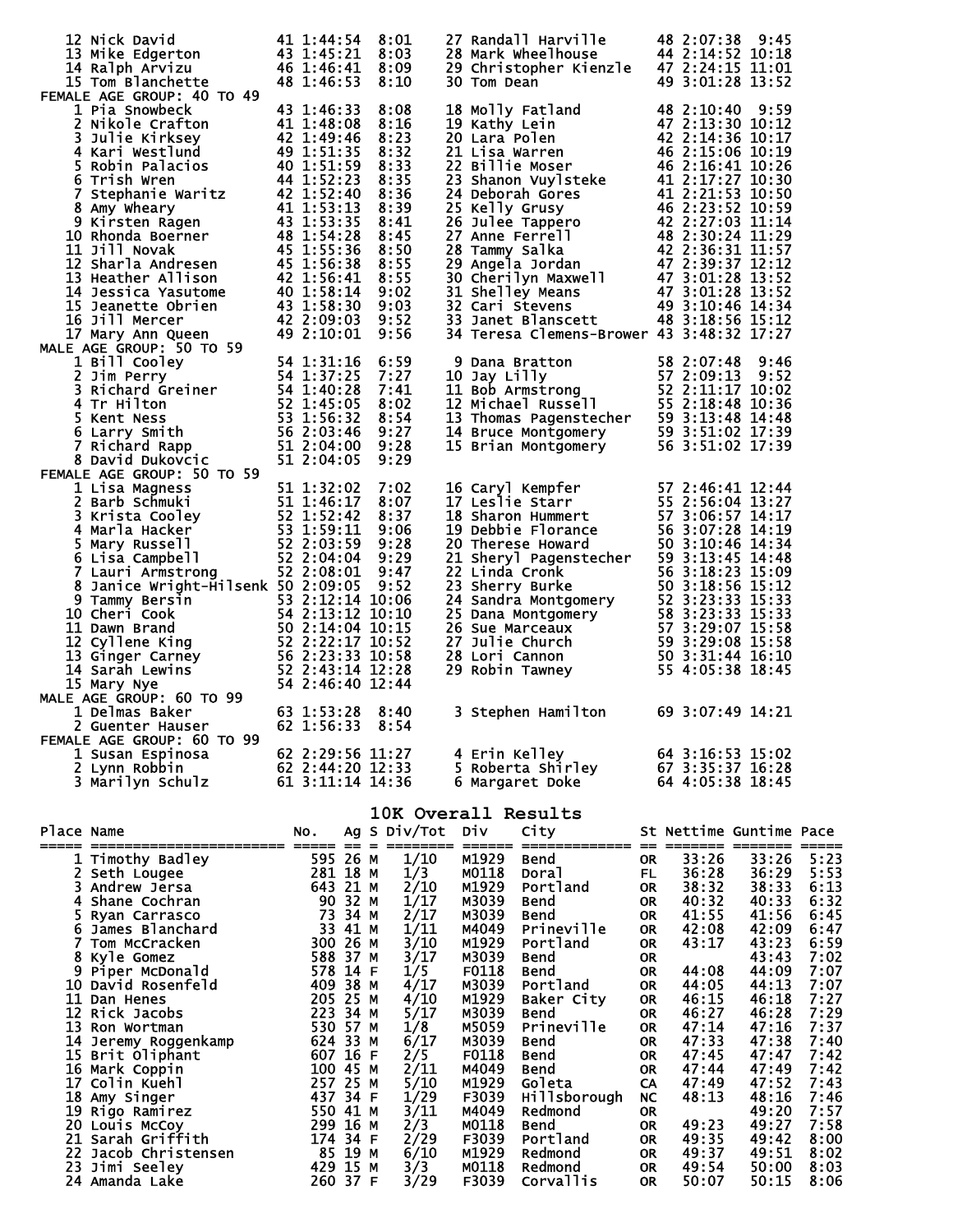|    | 25 Gretchen Kolberg                                                                                                                                                                                                                                    | 249 18 F                                                                                                                                                                                                       | 3/5   | F0118             | Portland                               | 0R        | 51:07              | 51:12                    | 8:15 |
|----|--------------------------------------------------------------------------------------------------------------------------------------------------------------------------------------------------------------------------------------------------------|----------------------------------------------------------------------------------------------------------------------------------------------------------------------------------------------------------------|-------|-------------------|----------------------------------------|-----------|--------------------|--------------------------|------|
|    | 26 Oscar Tejada                                                                                                                                                                                                                                        | 449 10 г<br>618 2 <u>6</u> м                                                                                                                                                                                   | 7/10  | M1929             | Bend                                   | <b>OR</b> | 51:26              | 51:34                    | 8:18 |
|    | 27 Tracy Smith                                                                                                                                                                                                                                         | 448 45 F                                                                                                                                                                                                       | 1/22  | F4049             | Vancouver                              | <b>WA</b> | 51:34              | 51:39                    | 8:19 |
|    | 28 Scott Smith                                                                                                                                                                                                                                         | 447 46 M                                                                                                                                                                                                       | 4/11  | M4049             |                                        |           | 51:36              | 51:40                    | 8:19 |
|    |                                                                                                                                                                                                                                                        |                                                                                                                                                                                                                |       |                   | Vancouver                              | <b>WA</b> |                    |                          |      |
|    | 29 Albert Burkus                                                                                                                                                                                                                                       | 62 39 м<br>634 54 м                                                                                                                                                                                            | 7/17  | M3039             | Redmond                                | <b>OR</b> | 51:39              | 51:45                    | 8:20 |
|    | 30 John Unruh                                                                                                                                                                                                                                          |                                                                                                                                                                                                                | 2/8   | M5059             | Prineville                             | OR.       | 51:52              | 51:57                    | 8:22 |
|    | 31 Hans Manseth                                                                                                                                                                                                                                        |                                                                                                                                                                                                                | 8/17  | M3039             | Portland                               | <b>OR</b> | 51:38              | 52:00                    | 8:23 |
| 32 | 287 35 M<br>532 53 M<br>284 47 M<br>411 54 M<br>Corry wright                                                                                                                                                                                           |                                                                                                                                                                                                                | 3/8   | M5059             | Redmond                                | <b>OR</b> | 52:00              | 52:16                    | 8:25 |
|    |                                                                                                                                                                                                                                                        |                                                                                                                                                                                                                |       |                   |                                        |           |                    |                          |      |
| 33 | Kevin Luckini                                                                                                                                                                                                                                          |                                                                                                                                                                                                                | 5/11  | M4049             | <b>Sisters</b>                         | <b>OR</b> | 52:38              | 52:40                    | 8:29 |
|    |                                                                                                                                                                                                                                                        |                                                                                                                                                                                                                | 4/8   | M5059             | Salem                                  | 0R        | 52:22              | 52:40                    | 8:29 |
|    |                                                                                                                                                                                                                                                        |                                                                                                                                                                                                                | 1/14  | F1929             | <b>Brighton</b>                        | MA        | 53:20              | 53:26                    | 8:36 |
|    |                                                                                                                                                                                                                                                        |                                                                                                                                                                                                                | 4/5   | F0118             | Redmond                                | 0R        | 53:46              | 53:55                    | 8:41 |
|    |                                                                                                                                                                                                                                                        |                                                                                                                                                                                                                |       |                   |                                        |           | 53:59              |                          |      |
|    |                                                                                                                                                                                                                                                        |                                                                                                                                                                                                                | 9/17  | M3039             | Bend                                   | OR.       |                    | 54:12                    | 8:44 |
|    |                                                                                                                                                                                                                                                        |                                                                                                                                                                                                                | 6/11  | M4049             | Prineville                             | 0R        | 54:19              | 54:21                    | 8:45 |
|    |                                                                                                                                                                                                                                                        |                                                                                                                                                                                                                | 7/11  | M4049             | <b>Bend</b>                            | <b>OR</b> | 54:33              | 54:45                    | 8:49 |
|    |                                                                                                                                                                                                                                                        |                                                                                                                                                                                                                | 1/4   | M6099             | Redmond                                | <b>OR</b> | 54:50              | 55:05                    | 8:52 |
|    |                                                                                                                                                                                                                                                        |                                                                                                                                                                                                                | 4/29  | F3039             | Lehi                                   | UT        | 55:03              | 55:16                    | 8:54 |
|    |                                                                                                                                                                                                                                                        |                                                                                                                                                                                                                |       |                   |                                        |           |                    |                          |      |
|    |                                                                                                                                                                                                                                                        |                                                                                                                                                                                                                | 2/22  | F4049             | Redmond                                | 0R        | 55:11              | 55:20                    | 8:55 |
|    |                                                                                                                                                                                                                                                        |                                                                                                                                                                                                                | 2/14  | F1929             | Eugene                                 | <b>OR</b> | 55:48              | 55:52                    | 9:00 |
|    |                                                                                                                                                                                                                                                        |                                                                                                                                                                                                                | 5/29  | F3039             | Hyde Park                              | UT.       | 54:42              | 56:15                    | 9:04 |
|    |                                                                                                                                                                                                                                                        |                                                                                                                                                                                                                | 8/11  | M4049             | Sheridan                               | <b>OR</b> | 56:03              | 56:23                    | 9:05 |
|    |                                                                                                                                                                                                                                                        |                                                                                                                                                                                                                |       |                   |                                        |           |                    |                          |      |
|    |                                                                                                                                                                                                                                                        |                                                                                                                                                                                                                | 3/14  | F <sub>1929</sub> | Eugene                                 | 0R        | 56:38              | 56:42                    | 9:08 |
|    |                                                                                                                                                                                                                                                        |                                                                                                                                                                                                                | 5/8   | M5059             | <b>Bend</b>                            | <b>OR</b> | 56:40              | 56:46                    | 9:09 |
|    |                                                                                                                                                                                                                                                        |                                                                                                                                                                                                                | 8/10  | M1929             | Bend                                   | <b>OR</b> | 56:59              | 57:06                    | 9:12 |
|    |                                                                                                                                                                                                                                                        |                                                                                                                                                                                                                | 6/29  | F3039             | Crooked River OR                       |           | 57:03              | 57:24                    | 9:15 |
|    |                                                                                                                                                                                                                                                        |                                                                                                                                                                                                                |       |                   |                                        |           |                    |                          |      |
|    |                                                                                                                                                                                                                                                        |                                                                                                                                                                                                                | 3/22  | F4049             | <b>Bend</b>                            | OR.       | 57:39              | 57:43                    | 9:18 |
|    |                                                                                                                                                                                                                                                        |                                                                                                                                                                                                                | 7/29  | F3039             | Redmond                                | <b>OR</b> | 57:38              | 57:51                    | 9:19 |
|    |                                                                                                                                                                                                                                                        |                                                                                                                                                                                                                | 4/14  | F <sub>1929</sub> | Sandy                                  | <b>OR</b> | 57:37              | 57:53                    | 9:19 |
|    |                                                                                                                                                                                                                                                        |                                                                                                                                                                                                                | 8/29  | F3039             | Portland                               | <b>OR</b> | 57:44              | 57:56                    | 9:20 |
|    |                                                                                                                                                                                                                                                        |                                                                                                                                                                                                                | 4/22  | F4049             | Redmond                                | <b>OR</b> | 57:59              | 58:14                    | 9:23 |
|    |                                                                                                                                                                                                                                                        |                                                                                                                                                                                                                |       |                   |                                        |           |                    |                          |      |
|    |                                                                                                                                                                                                                                                        |                                                                                                                                                                                                                | 9/29  | F3039             | Portland                               | <b>OR</b> | 58:25              | 58:48                    | 9:28 |
|    |                                                                                                                                                                                                                                                        |                                                                                                                                                                                                                | 2/4   | M6099             | Madras                                 | OR.       | 59:19              | 59:29                    | 9:35 |
|    |                                                                                                                                                                                                                                                        |                                                                                                                                                                                                                | 10/29 | F3039             | Madras                                 | 0R        | 59:07              | 59:38                    | 9:36 |
|    |                                                                                                                                                                                                                                                        |                                                                                                                                                                                                                | 10/17 | M3039             | Madras                                 | 0R        | 59:07              | 59:38                    | 9:36 |
|    |                                                                                                                                                                                                                                                        |                                                                                                                                                                                                                |       |                   |                                        |           |                    |                          |      |
|    |                                                                                                                                                                                                                                                        |                                                                                                                                                                                                                | 9/11  | M4049             | Redmond                                | <b>OR</b> | 59:30              | 59:39                    | 9:36 |
|    |                                                                                                                                                                                                                                                        |                                                                                                                                                                                                                | 11/17 | M3039             | <b>Bend</b>                            | <b>OR</b> | 59:46              | 59:51                    | 9:38 |
|    |                                                                                                                                                                                                                                                        |                                                                                                                                                                                                                | 5/22  | F4049             | La Pine                                | <b>OR</b> | 59:38              | 59:57                    | 9:39 |
|    |                                                                                                                                                                                                                                                        | 238 46 F                                                                                                                                                                                                       | 6/22  | F4049             | Powell Butte                           | OR.       |                    | 59:49 1:00:10            | 9:41 |
|    | 33 Kevin Luckini<br>34 Brian Ross<br>Satherine Greiner<br>36 Elissa Brouillard<br>37 Jeff Huber<br>36 Elissa Brouillard<br>37 Jeff Huber<br>36 Elissa Brouillard<br>37 Jeff Huber<br>36 Sinson Crafton<br>39 Paul Leapaldt<br>40 Joe Sneddon<br>41 Jil |                                                                                                                                                                                                                | 6/8   | M5059             | West Linn                              |           | OR 1:00:06 1:00:39 |                          | 9:46 |
|    |                                                                                                                                                                                                                                                        |                                                                                                                                                                                                                |       |                   |                                        |           |                    |                          |      |
|    |                                                                                                                                                                                                                                                        |                                                                                                                                                                                                                | 5/5   | F0118             | Redmond                                |           | OR 1:00:38 1:00:46 |                          | 9:47 |
|    |                                                                                                                                                                                                                                                        |                                                                                                                                                                                                                | 5/14  | F1929             | <b>Bend</b>                            |           | OR 1:00:31 1:00:46 |                          | 9:47 |
|    | 62 Joanne Kienzle<br>63 Steven Whitesides<br>63 Steven Whitesides<br>64 Danielle Duren<br>65 Tiffany Stevens<br>65 Tiffany Stevens<br>66 Hannah O'Brien<br>67 Anita Duren<br>67 Anita Duren<br>67 Anita Duren<br>68 Mark Averskog<br>69 Amber Hull<br> |                                                                                                                                                                                                                | 6/14  | F1929             | Welches                                |           | OR 1:00:33 1:00:50 |                          | 9:48 |
|    |                                                                                                                                                                                                                                                        |                                                                                                                                                                                                                | 11/29 | F3039             | Redmond                                |           | OR 1:00:47 1:00:53 |                          | 9:48 |
|    |                                                                                                                                                                                                                                                        |                                                                                                                                                                                                                |       |                   |                                        |           |                    |                          |      |
|    |                                                                                                                                                                                                                                                        |                                                                                                                                                                                                                | 10/11 | M4049             | <b>Bend</b>                            |           | OR 1:00:42 1:00:57 |                          | 9:49 |
|    |                                                                                                                                                                                                                                                        |                                                                                                                                                                                                                | 7/14  | F <sub>1929</sub> | Eugene                                 |           | OR 1:00:38 1:00:57 |                          | 9:49 |
|    |                                                                                                                                                                                                                                                        |                                                                                                                                                                                                                | 7/22  | F4049             | Keizer                                 |           | OR 1:01:00 1:01:17 |                          | 9:52 |
|    |                                                                                                                                                                                                                                                        |                                                                                                                                                                                                                | 12/29 | F3039             | Ashland                                |           | OR 1:01:08 1:01:24 |                          | 9:53 |
|    |                                                                                                                                                                                                                                                        |                                                                                                                                                                                                                | 12/17 | M3039             | Eugene                                 |           | OR 1:01:41 1:01:50 |                          | 9:57 |
|    |                                                                                                                                                                                                                                                        |                                                                                                                                                                                                                |       |                   |                                        |           |                    |                          |      |
|    |                                                                                                                                                                                                                                                        |                                                                                                                                                                                                                | 8/14  | F <sub>1929</sub> | Eugene                                 |           | OR 1:01:36 1:01:54 |                          | 9:58 |
|    | 74 Anne Brown<br>74 Anne prom.<br>75 Sarah Holtzclaw<br>11 Durford                                                                                                                                                                                     | 53 31 F                                                                                                                                                                                                        | 13/29 | F3039             | Sunriver                               |           |                    | OR 1:01:47 1:02:05 10:00 |      |
|    |                                                                                                                                                                                                                                                        | 212 45 F<br>553 41 M                                                                                                                                                                                           | 8/22  | F4049             | Bend                                   |           |                    | OR 1:02:09 1:02:22 10:03 |      |
|    |                                                                                                                                                                                                                                                        |                                                                                                                                                                                                                | 11/11 | M4049             | Bend                                   |           |                    | OR 1:02:28 1:02:35 10:05 |      |
|    | 77 Julie Burford                                                                                                                                                                                                                                       |                                                                                                                                                                                                                | 14/29 | F3039             | Terrebonne                             |           |                    | OR 1:02:28 1:02:35 10:05 |      |
|    |                                                                                                                                                                                                                                                        | 58<br>58<br>58<br>58<br>57<br>529<br>31<br>5<br>32<br>5<br>30<br>50<br>20<br>5<br>20<br>5<br>20<br>5<br>20<br>5<br>9<br>5<br>5<br>9<br>5<br>9<br>5<br>9<br>5<br>9<br>5<br>9<br>5<br>20<br>5<br><br>50<br>5<br> |       |                   |                                        |           |                    |                          |      |
|    | 78 Keith Gelbrich                                                                                                                                                                                                                                      |                                                                                                                                                                                                                | 3/4   | м6099             | Corvalis                               |           |                    | OR 1:02:39 1:02:47 10:07 |      |
|    | <b>79 Jocelyn Sherrick<br/>80 Barb Montgomery<br/>81 Michael Mosser</b>                                                                                                                                                                                |                                                                                                                                                                                                                | 15/29 | F3039             | Newberg                                |           |                    | OR 1:02:27 1:02:50 10:07 |      |
|    |                                                                                                                                                                                                                                                        |                                                                                                                                                                                                                | 9/22  | F4049             | Eagle Point                            |           |                    | OR 1:03:16 1:03:52 10:17 |      |
|    |                                                                                                                                                                                                                                                        |                                                                                                                                                                                                                | 13/17 | M3039             | Portland                               |           |                    | OR 1:04:05 1:04:17 10:21 |      |
|    | 82 Corrinne Hill                                                                                                                                                                                                                                       |                                                                                                                                                                                                                |       | F <sub>1929</sub> | Portland                               |           |                    | OR 1:04:04 1:04:17 10:21 |      |
|    |                                                                                                                                                                                                                                                        |                                                                                                                                                                                                                | 9/14  |                   |                                        |           |                    |                          |      |
|    | 83 Todd Halverson                                                                                                                                                                                                                                      | 558 32 M<br>162 44 F                                                                                                                                                                                           | 14/17 | M3039             | Oregon City                            |           |                    | OR 1:05:39 1:05:52 10:36 |      |
|    | 84 Tracy Gerlach                                                                                                                                                                                                                                       |                                                                                                                                                                                                                | 10/22 | F4049             | Oregon City                            |           |                    | OR 1:05:46 1:06:00 10:38 |      |
|    | 85 Kristi Zimmerman                                                                                                                                                                                                                                    |                                                                                                                                                                                                                | 10/14 | F <sub>1929</sub> | Portland                               |           |                    | OR 1:06:37 1:06:59 10:47 |      |
|    |                                                                                                                                                                                                                                                        | 539 28 F<br>357 48 F<br>395 41 F<br>2 <u>1</u> 8 50 F                                                                                                                                                          | 11/22 | F4049             | St. Helens                             |           |                    | OR 1:06:42 1:07:07 10:48 |      |
|    |                                                                                                                                                                                                                                                        |                                                                                                                                                                                                                | 12/22 | F4049             | Bend                                   |           |                    | OR 1:07:08 1:07:13 10:49 |      |
|    |                                                                                                                                                                                                                                                        |                                                                                                                                                                                                                |       |                   |                                        |           |                    |                          |      |
|    |                                                                                                                                                                                                                                                        |                                                                                                                                                                                                                | 1/10  | F5059             | Redmond                                |           |                    | OR 1:06:20 1:07:39 10:54 |      |
|    |                                                                                                                                                                                                                                                        |                                                                                                                                                                                                                | 13/22 | F4049             | Redmond                                |           |                    | OR 1:07:34 1:07:58 10:57 |      |
|    | 36 Diana<br>87 Lauren Ridolpn<br>88 Cynthia Humble<br>89 Becky Brouillard<br>^^ Tristin Coppin                                                                                                                                                         |                                                                                                                                                                                                                | 16/29 | F3039             | Bend                                   |           |                    | OR 1:07:54 1:07:58 10:57 |      |
|    |                                                                                                                                                                                                                                                        |                                                                                                                                                                                                                | 14/22 | F4049             | Klamath Falls OR 1:07:38 1:08:06 10:58 |           |                    |                          |      |
|    |                                                                                                                                                                                                                                                        |                                                                                                                                                                                                                | 17/29 | F3039             | Silverlake                             |           |                    | WA 1:08:05 1:08:28 11:02 |      |
|    |                                                                                                                                                                                                                                                        |                                                                                                                                                                                                                |       |                   |                                        |           |                    |                          |      |
|    | 92 Mischelle Cresor<br>93 Mary Hegnes                                                                                                                                                                                                                  | <b>51 44 F<br/>101 39 F F<br/>543 45 F F<br/>107 38 F F<br/>196 50 F<br/>70 370 70 370</b>                                                                                                                     | 2/10  | F5059             | Longview                               |           |                    | WA 1:08:06 1:08:28 11:02 |      |
|    | 94 Jim Cantrell                                                                                                                                                                                                                                        |                                                                                                                                                                                                                | 15/17 | M3039             | Silverlake                             |           |                    | WA 1:08:06 1:08:29 11:02 |      |
|    | 95 Andra Kimball                                                                                                                                                                                                                                       | 239 33 F                                                                                                                                                                                                       | 18/29 | F3039             | San Francisco CA 1:08:44 1:08:59 11:06 |           |                    |                          |      |
|    | 96 Kent Kimball                                                                                                                                                                                                                                        | 240 58 M                                                                                                                                                                                                       | 7/8   | M5059             | Portland                               |           |                    | OR 1:08:43 1:08:59 11:06 |      |
|    |                                                                                                                                                                                                                                                        |                                                                                                                                                                                                                |       |                   |                                        |           |                    | OR 1:09:07 1:09:17 11:09 |      |
|    |                                                                                                                                                                                                                                                        |                                                                                                                                                                                                                | 15/22 | F4049             | Redmond                                |           |                    |                          |      |
|    |                                                                                                                                                                                                                                                        |                                                                                                                                                                                                                | 9/10  | M1929             | Forest Grove OR 1:09:17 1:09:31 11:12  |           |                    |                          |      |
|    |                                                                                                                                                                                                                                                        |                                                                                                                                                                                                                | 1/6   | F6099             | <b>Bend</b>                            |           |                    | OR 1:09:33 1:09:50 11:15 |      |
|    |                                                                                                                                                                                                                                                        |                                                                                                                                                                                                                | 11/14 | F <sub>1929</sub> | Bend                                   |           |                    | OR 1:12:09 1:12:18 11:39 |      |
|    |                                                                                                                                                                                                                                                        |                                                                                                                                                                                                                | 12/14 | F <sub>1929</sub> | Bend                                   |           |                    | OR 1:12:09 1:12:19 11:39 |      |
|    |                                                                                                                                                                                                                                                        |                                                                                                                                                                                                                |       |                   |                                        |           |                    | OR 1:12:00 1:12:23 11:39 |      |
|    |                                                                                                                                                                                                                                                        |                                                                                                                                                                                                                | 19/29 | F3039             | Bend                                   |           |                    |                          |      |
|    |                                                                                                                                                                                                                                                        |                                                                                                                                                                                                                | 16/22 | F4049             | Benu<br>Vancouver                      |           |                    | WA 1:12:10 1:12:25 11:40 |      |
|    |                                                                                                                                                                                                                                                        |                                                                                                                                                                                                                | 20/29 | F3039             | Seattle                                |           |                    | WA 1:12:18 1:12:26 11:40 |      |
|    |                                                                                                                                                                                                                                                        |                                                                                                                                                                                                                | 21/29 | F3039             | Beaverton                              |           |                    | OR 1:12:17 1:12:27 11:40 |      |
|    | 96 Kent K1mball<br>97 Heidi Bauer<br>98 Joel Causey<br>99 Fran Weaver<br>100 Britanie Rasmussen<br>101 Larissa Bruno<br>102 Jenniffer Smith<br>103 Cindi Morrow<br>103 Cindi Morrow<br>104 Kristan Weller<br>105 Jill Long<br>105 Jill Long<br>106 Pat |                                                                                                                                                                                                                | 3/10  | <b>F5059</b>      | Redmond                                |           |                    | OR 1:12:56 1:13:19 11:48 |      |
|    |                                                                                                                                                                                                                                                        |                                                                                                                                                                                                                | 2/6   | F6099             |                                        |           |                    |                          |      |
|    |                                                                                                                                                                                                                                                        |                                                                                                                                                                                                                |       |                   |                                        |           |                    |                          |      |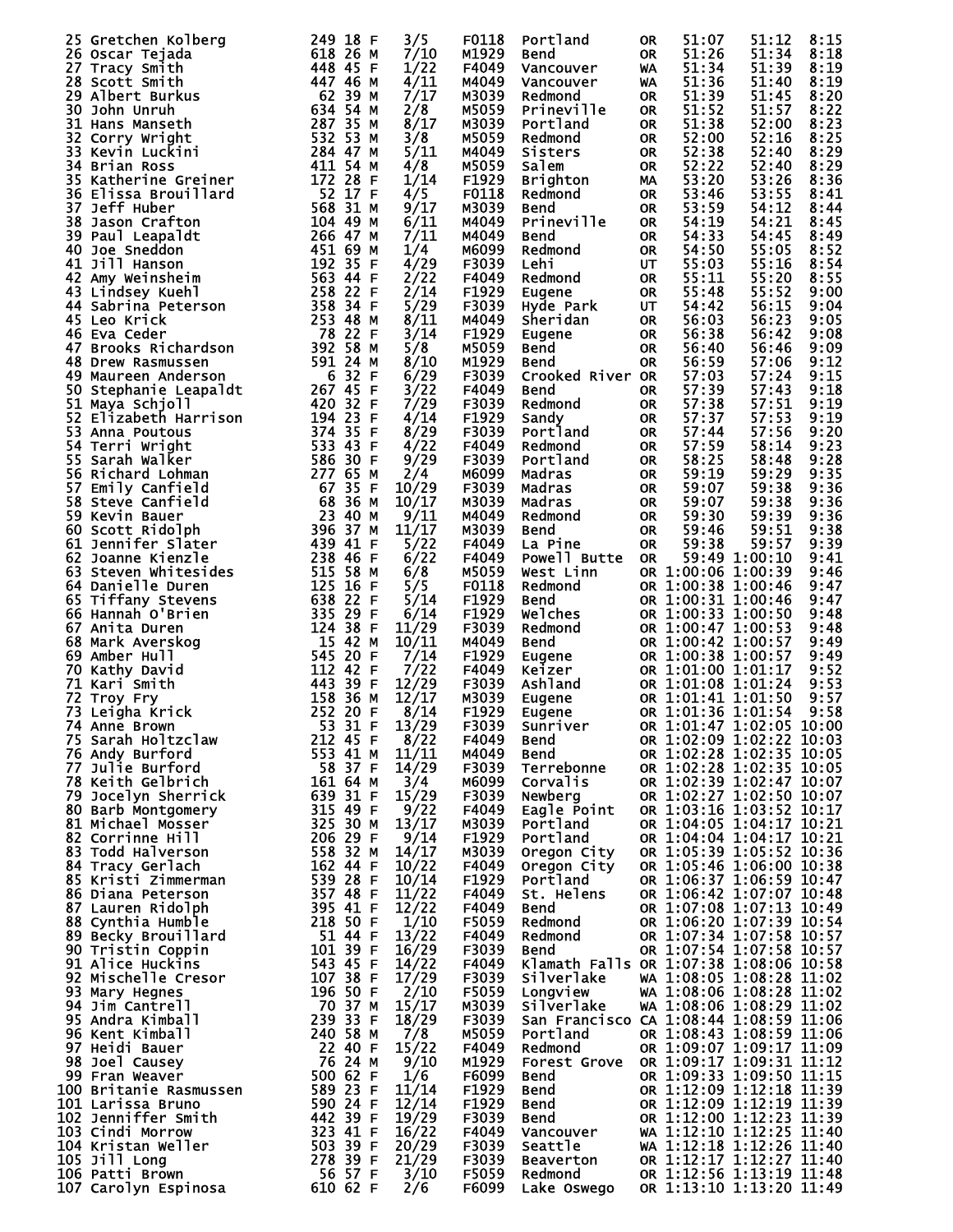|                                                                                                                                                                                                                                                |           |                                      | 22/29          | F3039            | Beaverton                                                                                                                    | OR 1:13:19 1:13:37 11:51                                                                                                                                                                                                                   |
|------------------------------------------------------------------------------------------------------------------------------------------------------------------------------------------------------------------------------------------------|-----------|--------------------------------------|----------------|------------------|------------------------------------------------------------------------------------------------------------------------------|--------------------------------------------------------------------------------------------------------------------------------------------------------------------------------------------------------------------------------------------|
|                                                                                                                                                                                                                                                |           |                                      |                |                  | <b>beaverton<br/>Vacaville<br/>Portland<br/>Lebanon<br/>Bend<br/>Bendmond<br/>Salem<br/>Sparks<br/>Madras (Ramath Falle)</b> | CA 1:13:29 1:13:54 11:54                                                                                                                                                                                                                   |
|                                                                                                                                                                                                                                                |           |                                      | 23/29          | F3039<br>F4049   |                                                                                                                              | OR 1:13:29 1:13:54 11:54<br>OR 1:13:41 1:14:05 11:56                                                                                                                                                                                       |
|                                                                                                                                                                                                                                                |           |                                      | 17/22<br>13/14 | F1929            |                                                                                                                              | OR 1:14:12 1:14:15 11:57                                                                                                                                                                                                                   |
|                                                                                                                                                                                                                                                |           |                                      | 4/10           | F5059            |                                                                                                                              | OR 1:15:46 1:16:04 12:15                                                                                                                                                                                                                   |
|                                                                                                                                                                                                                                                |           |                                      | 16/17          | M3039            |                                                                                                                              | OR 1:16:44 1:17:04 12:25                                                                                                                                                                                                                   |
|                                                                                                                                                                                                                                                |           |                                      | 24/29          | F3039            |                                                                                                                              | OR 1:23:00 1:23:22 13:25                                                                                                                                                                                                                   |
|                                                                                                                                                                                                                                                |           |                                      | 3/6            | F6099            |                                                                                                                              | NV 1:23:01 1:23:22 13:25                                                                                                                                                                                                                   |
|                                                                                                                                                                                                                                                |           |                                      | 8/8            | M5059            |                                                                                                                              | OR 1:24:05 1:24:25 13:36                                                                                                                                                                                                                   |
|                                                                                                                                                                                                                                                |           |                                      | 5/10<br>4/6    | F5059<br>F6099   |                                                                                                                              | Klamath Falls OR 1:26:37 1:26:55 14:00                                                                                                                                                                                                     |
|                                                                                                                                                                                                                                                |           |                                      | 17/17          | M3039            |                                                                                                                              |                                                                                                                                                                                                                                            |
|                                                                                                                                                                                                                                                |           |                                      | 25/29          | F3039            |                                                                                                                              |                                                                                                                                                                                                                                            |
|                                                                                                                                                                                                                                                |           |                                      | 6/10           | F5059            |                                                                                                                              |                                                                                                                                                                                                                                            |
|                                                                                                                                                                                                                                                |           |                                      | 5/6            | F6099            |                                                                                                                              | Klamath Falls OR 1:26:37 1:27:02 14:01<br>Bend OR 1:27:29 1:27:51 14:09<br>Bend OR 1:27:29 1:27:51 14:09<br>Durham OR 1:31:36 1:31:50 14:47<br>Portland OR 1:31:36 1:31:50 14:47<br>Madras OR 1:31:36 1:31:50 14:47<br>Madras OR 1:33:21 1 |
|                                                                                                                                                                                                                                                |           |                                      | 18/22<br>19/22 | F4049<br>F4049   |                                                                                                                              |                                                                                                                                                                                                                                            |
|                                                                                                                                                                                                                                                |           |                                      | 20/22          | F4049            |                                                                                                                              |                                                                                                                                                                                                                                            |
|                                                                                                                                                                                                                                                |           |                                      | 26/29          | F3039            |                                                                                                                              |                                                                                                                                                                                                                                            |
|                                                                                                                                                                                                                                                |           |                                      | 21/22          | F4049            |                                                                                                                              |                                                                                                                                                                                                                                            |
|                                                                                                                                                                                                                                                |           |                                      | 7/10           | F5059            |                                                                                                                              |                                                                                                                                                                                                                                            |
|                                                                                                                                                                                                                                                |           |                                      | 22/22          | F4049            |                                                                                                                              |                                                                                                                                                                                                                                            |
|                                                                                                                                                                                                                                                |           |                                      | 27/29<br>28/29 | F3039<br>F3039   |                                                                                                                              |                                                                                                                                                                                                                                            |
|                                                                                                                                                                                                                                                |           |                                      | 8/10           | F5059            |                                                                                                                              |                                                                                                                                                                                                                                            |
|                                                                                                                                                                                                                                                |           |                                      | 14/14          | F1929            |                                                                                                                              |                                                                                                                                                                                                                                            |
|                                                                                                                                                                                                                                                |           |                                      | 10/10          | M1929            |                                                                                                                              |                                                                                                                                                                                                                                            |
|                                                                                                                                                                                                                                                |           |                                      | 9/10           | F5059            |                                                                                                                              |                                                                                                                                                                                                                                            |
|                                                                                                                                                                                                                                                |           |                                      | 10/10          | F5059            |                                                                                                                              |                                                                                                                                                                                                                                            |
|                                                                                                                                                                                                                                                |           |                                      | 29/29          | F3039            |                                                                                                                              |                                                                                                                                                                                                                                            |
|                                                                                                                                                                                                                                                |           |                                      | 6/6<br>4/4     | F6099<br>м6099   |                                                                                                                              |                                                                                                                                                                                                                                            |
| 108 April Brenden-Locke 46 37 F<br>109 Sundance MGauire 640<br>110 Merriah Fairchild 644 34 F<br>111 Cathy Avilez 1644 44 34 F<br>111 Cathy Avilez 16 47 F<br>112 Becky Dobbs<br>113 Amette Kolodzie 570 26 F<br>114 Bill Welch 502 37 M<br>11 |           |                                      |                |                  |                                                                                                                              | Prineville OR 1:51:24 1:51:29 17:57<br>Sisters OR 1:51:24 1:51:29 17:57<br>Dupont WA 1:54:32 1:54:43 18:28<br>Puyallup WA 1:54:32 1:54:44 18:28<br>Bend OR 2:01:42 2:02:08 19:40<br>Beaverton OR 2:01:42 2:02:08 19:40<br>Beaverton OR 2:0 |
|                                                                                                                                                                                                                                                |           |                                      |                |                  | 10K Age Group Results (By Gun Time Per USATF Rules)                                                                          |                                                                                                                                                                                                                                            |
| MALE AGE GROUP: 01 TO 18                                                                                                                                                                                                                       |           |                                      |                |                  |                                                                                                                              |                                                                                                                                                                                                                                            |
| 1 Seth Lougee                                                                                                                                                                                                                                  | 18        | 36:29                                | 5:53           | 3 Jimi Seeley    |                                                                                                                              | 15<br>50:00<br>8:03                                                                                                                                                                                                                        |
| 2 Louis McCoy                                                                                                                                                                                                                                  | 16        | 49:27                                | 7:58           |                  |                                                                                                                              |                                                                                                                                                                                                                                            |
| FEMALE AGE GROUP: 01 TO 18<br>1 Piper McDonald                                                                                                                                                                                                 | 14        | 44:09                                | 7:07           |                  |                                                                                                                              | 17<br>53:55<br>8:41                                                                                                                                                                                                                        |
|                                                                                                                                                                                                                                                | 16        | 47:47                                | 7:42           |                  | 4 Elissa Brouillard<br>5 Danielle Duren                                                                                      | 16 1:00:46<br>9:47                                                                                                                                                                                                                         |
| 1 Piper McDonald<br>2 Brit Oliphant<br>3 Gretchen Kolberg                                                                                                                                                                                      | 18        | 51:12                                | 8:15           |                  |                                                                                                                              |                                                                                                                                                                                                                                            |
| MALE AGE GROUP: 19 TO 29<br>1 Timothy Badley<br>2 Andrew Jersa 21<br>3 Tom McCracken 26<br>4 Dan Henes 25<br>5 Colin Kuehl                                                                                                                     |           |                                      |                |                  |                                                                                                                              |                                                                                                                                                                                                                                            |
|                                                                                                                                                                                                                                                |           | 33:26                                | 5:23           |                  |                                                                                                                              |                                                                                                                                                                                                                                            |
|                                                                                                                                                                                                                                                |           | 38:33                                | 6:13           |                  |                                                                                                                              |                                                                                                                                                                                                                                            |
|                                                                                                                                                                                                                                                |           | 43:23<br>46:18                       | 6:59<br>7:27   |                  |                                                                                                                              |                                                                                                                                                                                                                                            |
|                                                                                                                                                                                                                                                |           | 47:52                                | 7:43           | 10 Jon Crawford  |                                                                                                                              |                                                                                                                                                                                                                                            |
| FEMALE AGE GROUP: 19 TO 29                                                                                                                                                                                                                     |           |                                      |                |                  |                                                                                                                              |                                                                                                                                                                                                                                            |
| Katherine Greiner                                                                                                                                                                                                                              | $-$<br>28 | 53:26                                | 8:36           |                  | 8 Leigha Krick                                                                                                               | 20 1:01:54 9:58                                                                                                                                                                                                                            |
| Lindsey Kuehl                                                                                                                                                                                                                                  | 22        | 55:52                                | 9:00           |                  | 9 Corrinne Hill                                                                                                              | 29 1:04:17 10:21                                                                                                                                                                                                                           |
| 3.<br>Eva Ceder<br>4 Elizabeth Harrison                                                                                                                                                                                                        | 22<br>23  | 56:42<br>57:53                       | 9:08<br>9:19   |                  | 10 Kristi Zimmerman<br>11 Britanie Rasmussen                                                                                 | 28 1:06:59 10:47<br>23 1:12:18 11:39                                                                                                                                                                                                       |
| 5 Tiffany Stevens                                                                                                                                                                                                                              |           | 22 1:00:46                           | 9:47           | 12 Larissa Bruno |                                                                                                                              | 24 1:12:19 11:39                                                                                                                                                                                                                           |
| 6 Hannah O'Brien                                                                                                                                                                                                                               |           | 29 1:00:50                           | 9:48           | 13 Becky Dobbs   |                                                                                                                              | 26 1:14:15 11:57                                                                                                                                                                                                                           |
| 7 Amber Hull                                                                                                                                                                                                                                   |           | 20 1:00:57                           | 9:49           |                  | 14 Michelle Smith                                                                                                            | 24 1:51:29 17:57                                                                                                                                                                                                                           |
| MALE AGE GROUP: 30 TO 39                                                                                                                                                                                                                       |           |                                      |                |                  |                                                                                                                              |                                                                                                                                                                                                                                            |
| 1 Shane Cochran                                                                                                                                                                                                                                | 32        | 40:33                                | 6:32           |                  | 10 Steve Canfield                                                                                                            | 36<br>59:38<br>9:36<br>9:38                                                                                                                                                                                                                |
| 2 Ryan Carrasco<br>3<br>Kyle Gomez                                                                                                                                                                                                             | 34<br>37  | 41:56<br>43:43                       | 6:45<br>7:02   | 12 Troy Fry      | 11 Scott Ridolph                                                                                                             | 37<br>59:51<br>36 1:01:50<br>9:57                                                                                                                                                                                                          |
| 4 David Rosenfeld                                                                                                                                                                                                                              | 38        | 44:13                                | 7:07           |                  | 13 Michael Mosser                                                                                                            | 30 1:04:17 10:21                                                                                                                                                                                                                           |
| 5.<br>Rick Jacobs                                                                                                                                                                                                                              | 34        | 46:28                                | 7:29           |                  | 14 Todd Halverson                                                                                                            | 32 1:05:52 10:36                                                                                                                                                                                                                           |
| 6 Jeremy Roggenkamp                                                                                                                                                                                                                            | 33        | 47:38                                | 7:40           | 15 Jim Cantrell  |                                                                                                                              | 37 1:08:29 11:02                                                                                                                                                                                                                           |
| Albert Burkus                                                                                                                                                                                                                                  | 39        | 51:45                                | 8:20           | 16 Bill Welch    |                                                                                                                              | 37 1:17:04 12:25                                                                                                                                                                                                                           |
| 8 Hans Manseth                                                                                                                                                                                                                                 | 35        | 52:00                                | 8:23           |                  | 17 Robert Poggione,                                                                                                          | 35 1:27:51 14:09                                                                                                                                                                                                                           |
| 9.<br>Jeff Huber<br>FEMALE AGE GROUP: 30 TO 39                                                                                                                                                                                                 | 31        | 54:12                                | 8:44           |                  |                                                                                                                              |                                                                                                                                                                                                                                            |
| 1 Amy Singer                                                                                                                                                                                                                                   | 34        | 48:16                                | 7:46           |                  | 16 Tristin Coppin                                                                                                            | 39 1:07:58 10:57                                                                                                                                                                                                                           |
| 2<br>Sarah Griffith                                                                                                                                                                                                                            | 34        | 49:42                                | 8:00           |                  | 17 Mischelle Cresor                                                                                                          | 38 1:08:28 11:02                                                                                                                                                                                                                           |
| 3<br>Amanda Lake                                                                                                                                                                                                                               | 37        | 50:15                                | 8:06           | 18 Andra Kimball |                                                                                                                              | 33 1:08:59 11:06                                                                                                                                                                                                                           |
| 4 Jill Hanson                                                                                                                                                                                                                                  | 35        | 55:16                                | 8:54           |                  | 19 Jenniffer Smith                                                                                                           | 39 1:12:23 11:39                                                                                                                                                                                                                           |
| 5 Sabrina Peterson                                                                                                                                                                                                                             | 34        | 56:15                                | 9:04           |                  | 20 Kristan Weller                                                                                                            | 39 1:12:26 11:40                                                                                                                                                                                                                           |
| 6 Maureen Anderson<br>Maya Schjoll<br>7                                                                                                                                                                                                        | 32<br>32  | 57:24<br>57:51                       | 9:15<br>9:19   | 21 Jill Long     | 22 April Brenden-Locke                                                                                                       | 39 1:12:27 11:40<br>37 1:13:37 11:51                                                                                                                                                                                                       |
| 8 Anna Poutous                                                                                                                                                                                                                                 | 35        | 57:56                                | 9:20           |                  | 23 Merriah Fairchild                                                                                                         | 34 1:13:54 11:54                                                                                                                                                                                                                           |
| 9.<br>Sarah Walker                                                                                                                                                                                                                             | 30        | 58:48                                | 9:28           |                  | 24 Kristen Taylor                                                                                                            | 38 1:23:22 13:25                                                                                                                                                                                                                           |
| 10 Emily Canfield                                                                                                                                                                                                                              | 35        | 59:38                                | 9:36           |                  | 25 Kimberly Poggione                                                                                                         | 37 1:27:51 14:09                                                                                                                                                                                                                           |
| 11 Anita Duren                                                                                                                                                                                                                                 |           | 38 1:00:53                           | 9:48           |                  | 26 Kristi Bradley                                                                                                            | 35 1:35:03 15:18                                                                                                                                                                                                                           |
| 12 Kari Smith<br>13 Anne Brown                                                                                                                                                                                                                 |           | 39 1:01:24                           | 9:53           |                  | 27 Amanda Broady                                                                                                             | 30 1:47:25 17:18<br>34 1:47:52 17:22                                                                                                                                                                                                       |
| 14 Julie Burford                                                                                                                                                                                                                               |           | 31 1:02:05 10:00<br>37 1:02:35 10:05 |                | 28 Charla Meyer  | 29 Maureen Durrant                                                                                                           | 31 2:02:08 19:40                                                                                                                                                                                                                           |
| 15 Jocelyn Sherrick                                                                                                                                                                                                                            |           | 31 1:02:50 10:07                     |                |                  |                                                                                                                              |                                                                                                                                                                                                                                            |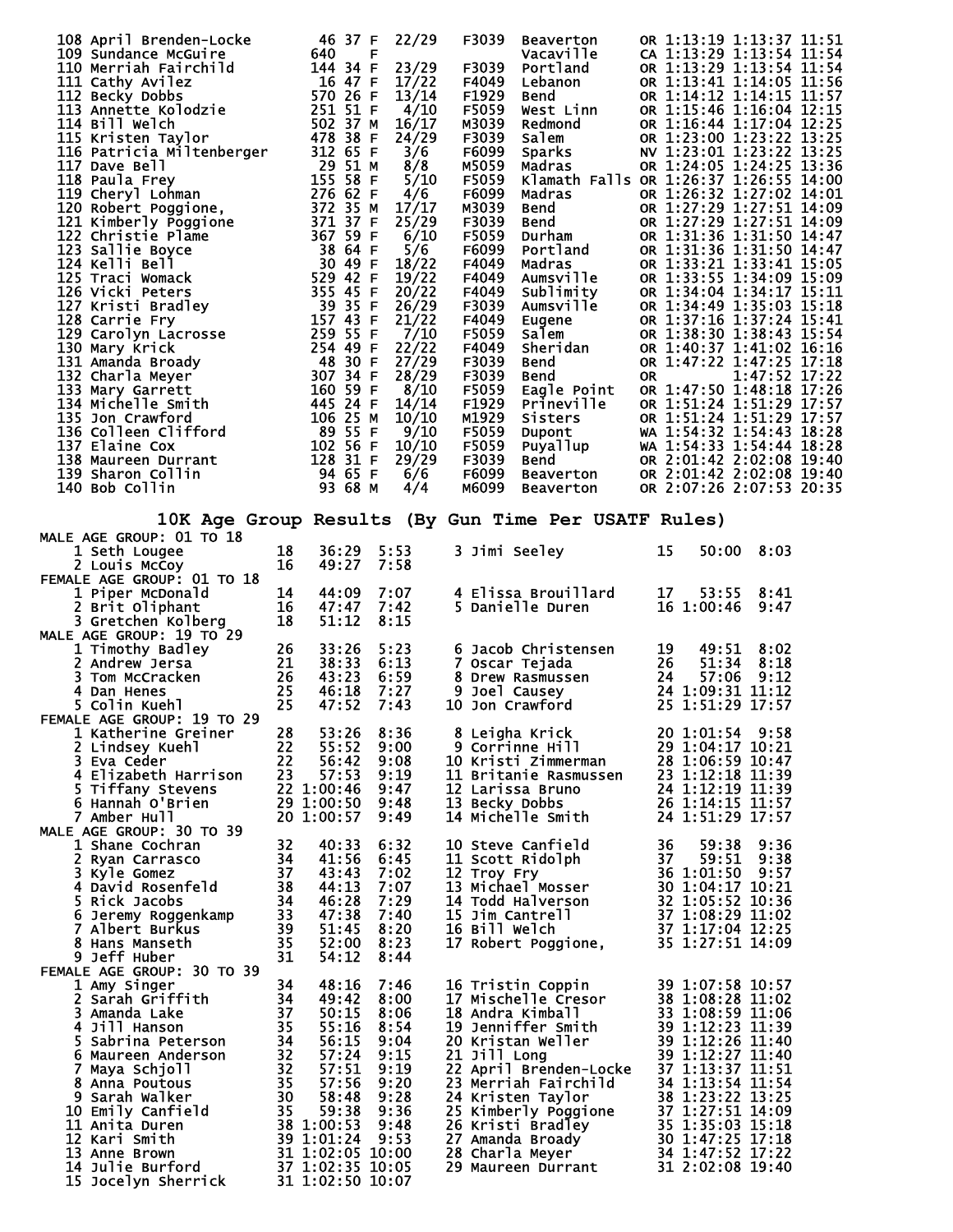| MALE AGE GROUP: 40 TO 49                 |    |                  |            |                                     |    |                  |      |
|------------------------------------------|----|------------------|------------|-------------------------------------|----|------------------|------|
| 1 James Blanchard                        | 41 |                  | 42:09 6:47 | 7 Paul Leapaldt                     | 47 | 54:45 8:49       |      |
| 2 Mark Coppin                            | 45 | 47:49            | 7:42       | 8 Leo Krick                         | 48 | 56:23            | 9:05 |
| 3 Rigo Ramirez                           | 41 | 49:20            | 7:57       | 9 Kevin Bauer                       | 40 | 59:39            | 9:36 |
| 4 Scott Smith                            | 46 | 51:40            | 8:19       | 10 Mark Averskog                    |    | 42 1:00:57 9:49  |      |
| 5 Kevin Luckini                          | 47 |                  | 52:40 8:29 | 10 Main Avelshog<br>11 Andy Burford |    | 41 1:02:35 10:05 |      |
| 6 Jason Crafton                          | 49 | 54:21            | 8:45       |                                     |    |                  |      |
| FEMALE AGE GROUP: 40 TO 49               |    |                  |            |                                     |    |                  |      |
| 1 Tracy Smith                            | 45 | 51:39            | 8:19       | 12 Lauren Ridolph                   |    | 41 1:07:13 10:49 |      |
| 2 Amy Weinsheim                          | 44 | 55:20            | 8:55       | 13 Becky Brouillard                 |    | 44 1:07:58 10:57 |      |
| 3 Stephanie Leapaldt                     | 45 | 57:43            | 9:18       | <b>14 Alice Huckins</b>             |    | 45 1:08:06 10:58 |      |
| 4 Terri Wright                           | 43 | 58:14            | 9:23       | <b>15 Heidi Bauer</b>               |    | 40 1:09:17 11:09 |      |
| 5 Jennifer Slater                        | 41 | 59:57            | 9:39       | 16 Cindi Morrow                     |    | 41 1:12:25 11:40 |      |
| 6 Joanne Kienzle                         |    | 46 1:00:10       | 9:41       | 17 Cathy Avilez                     |    | 47 1:14:05 11:56 |      |
| 7 Kathy David                            |    | 42 1:01:17 9:52  |            | 18 Kelli Bell                       |    | 49 1:33:41 15:05 |      |
| 8 Sarah Holtzclaw                        |    | 45 1:02:22 10:03 |            | 19 Traci Womack                     |    | 42 1:34:09 15:09 |      |
| 9 Barb Montgomery                        |    | 49 1:03:52 10:17 |            | 20 Vicki Peters                     |    | 45 1:34:17 15:11 |      |
| 10 Tracy Gerlach                         |    | 44 1:06:00 10:38 |            | 21 Carrie Fry                       |    | 43 1:37:24 15:41 |      |
| 11 Diana Peterson                        |    | 48 1:07:07 10:48 |            | 22 Mary Krick                       |    | 49 1:41:02 16:16 |      |
| MALE AGE GROUP: 50 TO 59                 |    |                  |            |                                     |    |                  |      |
| 1 Ron Wortman                            | 57 | 47:16            | 7:37       | 5 Brooks Richardson                 | 58 | 56:46 9:09       |      |
| 2 John Unruh                             | 54 |                  | 51:57 8:22 | 6 Steven Whitesides                 |    | 58 1:00:39 9:46  |      |
| 3 Corry Wright                           | 53 | 52:16            | 8:25       | 7 Kent Kimball                      |    | 58 1:08:59 11:06 |      |
| 4 Brian Ross                             | 54 | 52:40            | 8:29       | 8 Dave Bell                         |    | 51 1:24:25 13:36 |      |
| FEMALE AGE GROUP: 50 TO 59               |    |                  |            |                                     |    |                  |      |
| 1 Cynthia Humble                         |    | 50 1:07:39 10:54 |            | 6 Christie Plame                    |    | 59 1:31:50 14:47 |      |
| 2 Mary Hegnes                            |    | 50 1:08:28 11:02 |            | 7 Carolyn Lacrosse                  |    | 55 1:38:43 15:54 |      |
| 3 Patti Brown                            |    | 57 1:13:19 11:48 |            | 8 Mary Garrett                      |    | 59 1:48:18 17:26 |      |
| 4 Annette Kolodzie                       |    | 51 1:16:04 12:15 |            | 9 Colleen Clifford                  |    | 55 1:54:43 18:28 |      |
| 5 Paula Frey                             |    | 58 1:26:55 14:00 |            | 10 Elaine Cox                       |    | 56 1:54:44 18:28 |      |
| MALE AGE GROUP: 60 TO 99                 |    |                  |            |                                     |    |                  |      |
| 1 Joe Sneddon                            | 69 | 55:05            | 8:52       | 3 Keith Gelbrich                    |    | 64 1:02:47 10:07 |      |
| 2 Richard Lohman                         | 65 | 59:29            | 9:35       | 4 Bob Collin                        |    | 68 2:07:53 20:35 |      |
| FEMALE AGE GROUP: 60 TO 99               |    |                  |            |                                     |    |                  |      |
| 1 Fran Weaver                            |    | 62 1:09:50 11:15 |            | 4 Cheryl Lohman                     |    | 62 1:27:02 14:01 |      |
| 2 Carolyn Espinosa                       |    | 62 1:13:20 11:49 |            | 5 Sallie Bovce                      |    | 64 1:31:50 14:47 |      |
| 3 Patricia Miltenberger 65 1:23:22 13:25 |    |                  |            | 6 Sharon Collin                     |    | 65 2:02:08 19:40 |      |
|                                          |    |                  |            |                                     |    |                  |      |
|                                          |    |                  |            | 10K Challenge Athletes Pesults      |    |                  |      |

|            |                 |  |                           | TON CHAILENGE ACHLETES RESULTS |                          |  |
|------------|-----------------|--|---------------------------|--------------------------------|--------------------------|--|
| Place Name |                 |  | No. Ag S Div/Tot Div City |                                | St Nettime Guntime Pace  |  |
|            |                 |  |                           |                                |                          |  |
|            | 1 Chris McCarty |  | 298 39 M 1/1              | M3039 Puvallup                 | WA 1:54:04 1:54:14 18:23 |  |

**5K Overall Results**<br>Place Name and Magnetic River and City

| Place Name      |                      | No.<br>$==$ | $=$     | Ag S Div/Tot | <b>Div</b><br>====== | City<br>============= |           | St Nettime Guntime Pace<br>======= | -------- |      |
|-----------------|----------------------|-------------|---------|--------------|----------------------|-----------------------|-----------|------------------------------------|----------|------|
|                 | Ian Stevens          | 467         | 15 M    | 1/7          | M0118                | Troutdale             | <b>OR</b> | 17:09                              | 17:10    | 5:32 |
|                 | Andy Young           | 561 28 M    |         | 1/4          | M1929                | <b>Bend</b>           | <b>OR</b> | 17:31                              | 17:31    | 5:39 |
| 3               | Alex Stevens         | 628         | 14 M    | 2/7          | M0118                | Redmond               | <b>OR</b> | 17:53                              | 17:54    | 5:46 |
|                 | 4 Angel Hernandez    | 608         | 17 M    | 3/7          | M0118                | <b>Bend</b>           | <b>OR</b> | 18:38                              | 18:38    | 6:00 |
|                 | Kelsey Owens         | 341 25 F    |         | 1/17         | F1929                | Forest Grove          | <b>OR</b> | 18:41                              | 18:42    | 6:01 |
|                 | Jason Townsend       | 585 35 M    |         | 1/8          | M3039                | <b>Bend</b>           | <b>OR</b> | 18:49                              | 18:50    | 6:04 |
|                 | Chris Tracewell      | 552 40 M    |         | 1/10         | M4049                | Redmond               | <b>OR</b> | 22:35                              | 22:36    | 7:17 |
|                 | Amanda Henderson     | 200         | 17 F    | 1/9          | F0118                | Apo                   | <b>AP</b> | 22:34                              | 22:43    | 7:19 |
| 9               | Pamela Henderson     | 203         | 15 F    | 2/9          | F0118                | Apo                   | <b>AP</b> | 22:39                              | 22:47    | 7:20 |
|                 | 10 Madison Leapaldt  | 265 13 F    |         | 3/9          | F0118                | <b>Bend</b>           | <b>OR</b> | 22:57                              | 23:00    | 7:24 |
|                 | 11 Walt Carter       | 613         | 55 M    | 1/6          | M5059                | Prineville            | <b>OR</b> | 24:41                              | 24:43    | 7:58 |
| 12 <sup>2</sup> | <b>Frank Stevens</b> | 465         | 45 M    | 2/10         | M4049                | Troutdale             | <b>OR</b> | 24:59                              | 25:15    | 8:08 |
| 13              | Brad Carrell         | 633         | 65 M    | 1/5          | M6099                | Redmond               | <b>OR</b> | 25:41                              | 25:44    | 8:17 |
| 14              | David Johnson        | 226         | 61 M    | 2/5          | M6099                | Portland              | <b>OR</b> | 25:51                              | 25:59    | 8:22 |
| 15              | Aaron Bayne          | 606         | 35 M    | 2/8          | M3039                | Lake Oswego           | <b>OR</b> | 26:00                              | 26:08    | 8:25 |
|                 | 16 Patrick Cross     | 641         | 62 M    | 3/5          | M6099                | Hillsboro             | <b>OR</b> | 26:09                              | 26:18    | 8:28 |
| 17              | Charley Miller       | 549         | 49 M    | 3/10         | M4049                | <b>Bend</b>           | <b>OR</b> | 26:12                              | 26:23    | 8:30 |
|                 | 18 Steven Williams   | 522         | 30 M    | 3/8          | M3039                | Pasco                 | WA        | 27:02                              | 27:07    | 8:44 |
| 19              | Dusty Tracewell      | 486         | 36 M    | 4/8          | M3039                | Coos Bay              | <b>OR</b> | 27:00                              | 27:29    | 8:51 |
| 20              | Michelle Lane        | 262 22 F    |         | 2/17         | F <sub>1929</sub>    | Redmond               | <b>OR</b> | 27:18                              | 27:30    | 8:51 |
| 21              | Chris Gladd          | 598         | 38 M    | 5/8          | M3039                | <b>Bend</b>           | <b>OR</b> | 27:26                              | 27:30    | 8:52 |
| 22              | Ken Pile             | 363         | 51 F    | 1/13         | F5059                | Centennial            | <b>CO</b> | 27:40                              | 27:53    | 8:59 |
| 23              | Troy Henderson       | 204         | 42 M    | 4/10         | M4049                | <b>Apo</b>            | <b>AP</b> | 27:51                              | 28:03    | 9:02 |
| 24              | Brian Leutscraft     | 636 44 M    |         | 5/10         | M4049                | Redmond               | <b>OR</b> | 28:12                              | 28:16    | 9:06 |
| 25              | Tyler Lehnertz       | 592 09 M    |         | 4/7          | M0118                | Ridgefield            | WA        | 28:30                              | 28:40    | 9:14 |
| 26              | Janine Richardson    | 393         | 59 F    | 2/13         | F5059                | <b>Bend</b>           | <b>OR</b> | 28:45                              | 28:51    | 9:17 |
| 27              | Carol Pfeifer-Brown  | 361 38 F    |         | 1/19         | F3039                | Aloha                 | <b>OR</b> | 28:38                              | 28:55    | 9:19 |
|                 | 28 Darlene Loza      | 282 33 F    |         | 2/19         | F3039                | Redmond               | <b>OR</b> | 29:00                              | 29:02    | 9:21 |
| 29              | Becca Williams       | 518 23 F    |         | 3/17         | F <sub>1929</sub>    | <b>Boise</b>          | ID        | 29:23                              | 29:35    | 9:32 |
| 30              | Howard Williams      | 520 52 M    |         | 2/6          | M5059                | <b>Boise</b>          | ID        | 29:24                              | 29:35    | 9:32 |
| 31              | Cynthia Henderson    | 201 45 F    |         | 1/20         | F4049                | Redmond               | <b>OR</b> | 29:32                              | 29:43    | 9:34 |
| 32              | Amanda Grunberg      | 599         | 21 F    | 4/17         | F1929                | <b>Bend</b>           | <b>OR</b> | 29:50                              | 29:55    | 9:38 |
| 33              | Gwendylnn Turner     | 489 30 F    |         | 3/19         | F3039                | Terrebonne            | <b>OR</b> | 29:54                              | 30:05    | 9:41 |
| 34              | Paige Gregg          | 576         | 11 F    | 4/9          | F0118                | Redmond               | <b>OR</b> | 30:26                              | 30:36    | 9:51 |
| 35              | Jaycee Chango        |             | 81 11 F | 5/9          | F0118                | <b>Bend</b>           | <b>OR</b> | 30:25                              | 30:36    | 9:51 |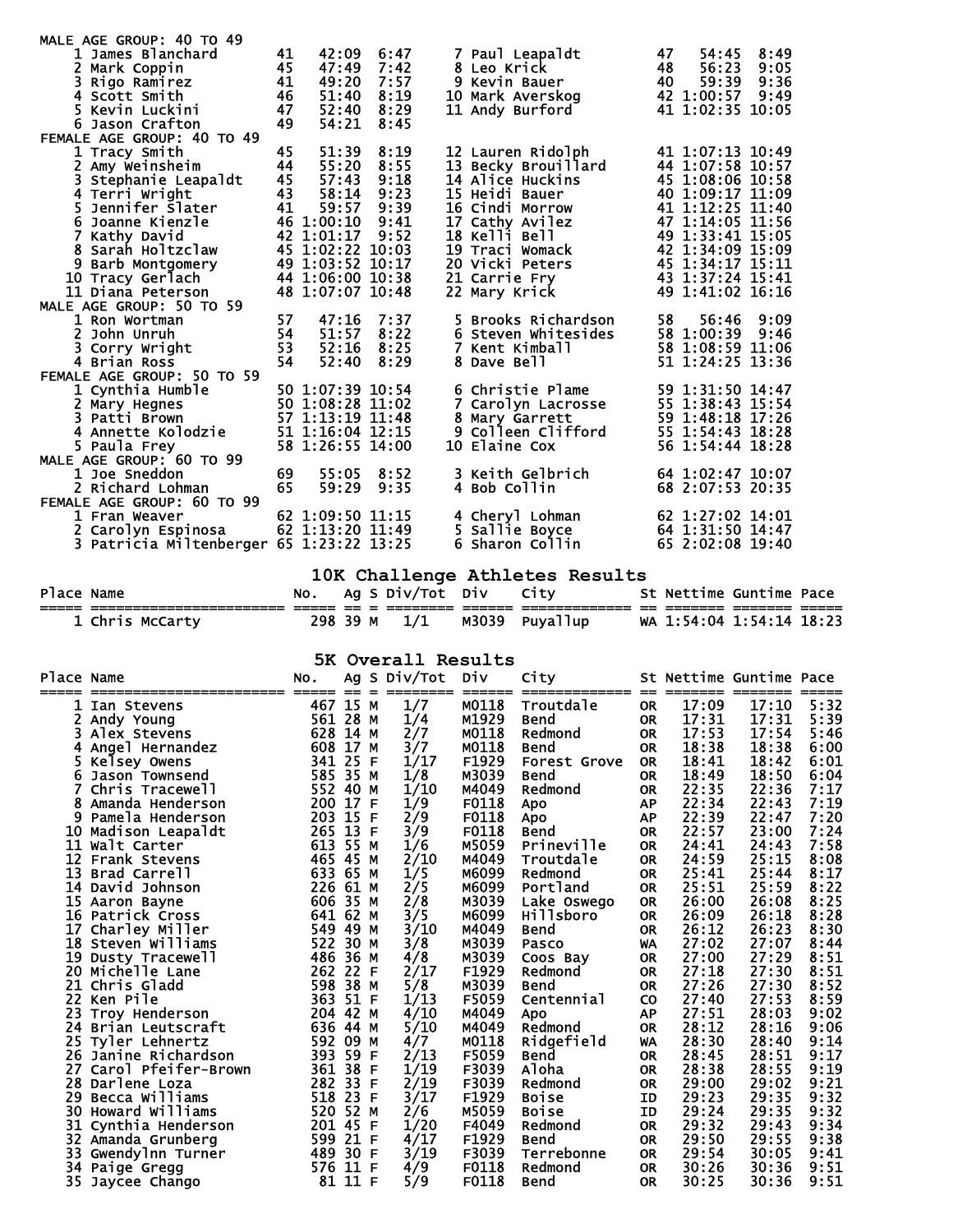|     |                                                                                                                                                                                                                                                                              |                                                         |                | M5059             |                        |                 |                         |                                               |
|-----|------------------------------------------------------------------------------------------------------------------------------------------------------------------------------------------------------------------------------------------------------------------------------|---------------------------------------------------------|----------------|-------------------|------------------------|-----------------|-------------------------|-----------------------------------------------|
|     | 36 Michael Luckman                                                                                                                                                                                                                                                           | 285 56 M                                                | 3/6            |                   | Bend                   | <b>OR</b>       | 30:29                   | 9:53<br>30:41                                 |
|     | 37 Cindy Lane                                                                                                                                                                                                                                                                | 261 48 F                                                | 2/20           | F4049             | <b>Plush</b>           | <b>OR</b>       | 30:34                   | 9:55<br>30:46                                 |
|     | 38 Elton Roberts<br>402 46 M<br>170 35 F<br>185 45 M F<br>169 37 F M F<br>183 17 H<br>181 41 P<br>482 142 148<br>482 24<br>488 26 F<br>488 26 F                                                                                                                              | 402 46 M                                                | 6/10           | M4049             | Prineville             | <b>OR</b>       | 30:40                   | 9:56<br>30:51                                 |
|     | 39 Meagan Greenough                                                                                                                                                                                                                                                          |                                                         | 4/19           | F3039             | Bend                   | <b>OR</b>       | 30:53                   | 31:17 10:04                                   |
|     | 40 Mike Gunter                                                                                                                                                                                                                                                               |                                                         | 7/10           | M4049             | Portland               | <b>OR</b>       | 30:53                   | 31:17 10:04                                   |
|     |                                                                                                                                                                                                                                                                              |                                                         |                |                   |                        |                 |                         | $31:17$ $10:04$                               |
|     | 41 Maryann Gray                                                                                                                                                                                                                                                              |                                                         | 5/19           | F3039             | Prinville              | <b>OR</b>       | 31:15                   |                                               |
|     | 42 Will Gunnels                                                                                                                                                                                                                                                              |                                                         | 5/7            | M0118             | <b>Bend</b>            | <b>OR</b>       | 31:09                   | 31:26 10:08                                   |
|     | 43 Dawn Gunnels                                                                                                                                                                                                                                                              |                                                         | 3/20           | F4049             | Bend                   | 0R              | 31:11                   | 31:29 10:08                                   |
|     | 44 Kirsten Dylla                                                                                                                                                                                                                                                             |                                                         | 5/17           | F1929             | Bend                   | <b>OR</b>       | $\frac{31:21}{32:11}$   | 31:34 10:10                                   |
|     |                                                                                                                                                                                                                                                                              |                                                         | 6/19           | F3039             | Portland               |                 |                         | 32:20 10:25                                   |
|     | 45 Dana Vanderkieft                                                                                                                                                                                                                                                          |                                                         |                |                   |                        | 0R              |                         |                                               |
|     | 46 Tess Gunnels                                                                                                                                                                                                                                                              |                                                         | 6/9            | F0118             | <b>Bend</b>            | <b>OR</b>       | 32:10                   | 32:28 10:27                                   |
|     | 47 Rachael Tullar                                                                                                                                                                                                                                                            |                                                         | 6/17           | F1929             | Reno                   | <b>NV</b>       | 32:26                   | 32:32 10:29                                   |
|     | 48 Chad Tracewell                                                                                                                                                                                                                                                            |                                                         | 8/10           | M4049             | Eugene                 | <b>OR</b>       | 32:03                   | 32:32 10:29                                   |
|     | 49 Patrick Cauldwell                                                                                                                                                                                                                                                         |                                                         | 9/10           | M4049             | <b>Hillsboro</b>       |                 | $\frac{32:15}{32:25}$   | 32:32 10:29                                   |
|     |                                                                                                                                                                                                                                                                              |                                                         |                |                   |                        | 0R              |                         |                                               |
|     | 50 Eric Padilla                                                                                                                                                                                                                                                              |                                                         | 2/4            | M1929             | Salem                  | <b>OR</b>       |                         | 32:40 10:31                                   |
| 51  | Beth Jackson                                                                                                                                                                                                                                                                 |                                                         | 4/20           | F4049             | <b>Bend</b>            | <b>OR</b>       | 32:47                   | 33:06 10:40                                   |
|     | 1<br>Well<br>Well<br>T5 40 M<br>T5 40 M<br>T5 40 M<br>S79 26 M<br>222 46 F<br>398 27 F<br>506 27 F<br>406 13 F<br>384 26 F<br>384 26<br>52 Tiera Rigby                                                                                                                       |                                                         | 7/17           | F1929             | Hyde Park              | UT              | 31:40                   | 33:10 10:41                                   |
| 53  | Steven Rigby                                                                                                                                                                                                                                                                 |                                                         | 6/8            | M3039             | Hyde Park              | UT              | 31:42                   | 33:10 10:41                                   |
|     |                                                                                                                                                                                                                                                                              |                                                         |                |                   |                        |                 |                         |                                               |
|     | 54 Renae Wendt                                                                                                                                                                                                                                                               |                                                         | 8/17           | F1929             | Bend                   | <b>OR</b>       | 33:17                   | 33:21 10:44                                   |
| 55  | Jade Rollins                                                                                                                                                                                                                                                                 |                                                         | 7/9            | F0118             | Redmond                | <b>OR</b>       | 33:09                   | 33:28 10:47                                   |
| 56  |                                                                                                                                                                                                                                                                              |                                                         | 9/17           | F1929             | Bend                   | <b>OR</b>       | 33:11                   | 33:30 10:47                                   |
|     | 57 Halea Johnson                                                                                                                                                                                                                                                             |                                                         | 8/9            | F0118             | Redmond                | <b>OR</b>       | 33:18                   | 33:38 10:50                                   |
|     | 384 ROTTINS<br>Annika Rau<br>Halea Johnson<br>Halea Johnson<br>S59 13 F<br>Michelle Prichard<br>Amy Cavallaro<br>Anny Cavallaro<br>Ashley Pearson<br>Emily Giver<br>Emily Giver<br>164 23 F<br>Donna Lilly<br>27 50 F<br>Donna Lilly<br>27 50 F<br>27 50 F<br>27             |                                                         |                |                   |                        |                 |                         |                                               |
| 58  |                                                                                                                                                                                                                                                                              |                                                         | 7/19           | F3039             | Redmond                | <b>OR</b>       | 33:28                   | 33:43 10:51                                   |
| 59  |                                                                                                                                                                                                                                                                              |                                                         | 8/19           | F3039             | Corvallis              | <b>OR</b>       | 33:36                   | 33:49 10:53                                   |
|     | 60 Amy Cavallaro                                                                                                                                                                                                                                                             |                                                         | 3/13           | F5059             | <b>Bend</b>            | <b>OR</b>       | 33:37                   | 33:56 10:56                                   |
| 61  |                                                                                                                                                                                                                                                                              |                                                         | 10/17          | F1929             | <b>Bend</b>            | 0R              | 33:50                   | 34:07 10:59                                   |
|     |                                                                                                                                                                                                                                                                              |                                                         |                |                   |                        |                 |                         |                                               |
| 62  |                                                                                                                                                                                                                                                                              |                                                         | 11/17          | F1929             | <b>Bend</b>            | <b>OR</b>       | 33:52                   | 34:09 11:00                                   |
|     | 63 Donna Lilly                                                                                                                                                                                                                                                               |                                                         | 4/13           | F5059             | Redmond                | <b>OR</b>       | 34:05                   | 34:31 11:07                                   |
|     | 64 Kim Arvizu                                                                                                                                                                                                                                                                | 602 44 M                                                | 10/10          | M4049             | Franklin               | <b>TN</b>       | 34:54                   | 35:08 11:19                                   |
|     | 65 Suzanne Dalton                                                                                                                                                                                                                                                            | 602 44 M<br>111 56 F                                    | 5/13           | F5059             | Corvallis              |                 |                         | 35:30 11:26                                   |
|     |                                                                                                                                                                                                                                                                              |                                                         |                |                   |                        | 0R              | 35:21<br>35:35          |                                               |
|     | 66 Amber Taylor                                                                                                                                                                                                                                                              |                                                         | 12/17          | F1929             | <b>Bend</b>            | <b>OR</b>       |                         | 35:52 11:33                                   |
|     | 67 Dustin Busse                                                                                                                                                                                                                                                              |                                                         | 3/4            | M1929             | <b>Bend</b>            | 0R              | 35:35                   | 35:52 11:33                                   |
|     | 68 Stephanie Pile                                                                                                                                                                                                                                                            |                                                         | 13/17          | F1929             | Aspen                  | <b>CO</b>       | 36:22                   | 36:37 11:47                                   |
|     | 69 Rebekah Tucker                                                                                                                                                                                                                                                            |                                                         | 9/19           | F3039             | Madras                 | <b>OR</b>       | 36:38                   | 36:47 11:51                                   |
|     |                                                                                                                                                                                                                                                                              |                                                         |                |                   |                        |                 |                         |                                               |
|     | 70 MacKenzie Gray                                                                                                                                                                                                                                                            |                                                         | 9/9            | F0118             | Redmond                | <b>OR</b>       | 36:41                   | 36:48 11:51                                   |
| 71  | Suzanne Dalton<br>Amber Taylor<br>Dustin Busse<br>Stephanie Pile<br>Stephanie Pile<br>Stephanie Pile<br>Stephanie Pile<br>Stephanie Pile<br>Stephanie S62 35 F<br>MacKenzie Gray<br>168 16 F<br>Jillinda Surgeon<br>473 44 F<br>Dawn Gray<br>Dawn Gray<br>Cr                 |                                                         | 5/20           | F4049             | Madras                 | 0R              | 36:40                   | 36:48 11:51                                   |
|     | 72 Dawn Gray                                                                                                                                                                                                                                                                 |                                                         | 6/20           | F4049             | Redmond                | <b>OR</b>       | 36:42                   | 36:48 11:51                                   |
| 73  |                                                                                                                                                                                                                                                                              |                                                         | 14/17          | F1929             | Bend                   | <b>OR</b>       |                         | 37:05 11:57                                   |
|     |                                                                                                                                                                                                                                                                              |                                                         |                |                   |                        |                 |                         |                                               |
|     | 74 Pamela Burke                                                                                                                                                                                                                                                              |                                                         | 15/17          | F1929             | Terrebonne             | <b>OR</b>       |                         | 37:05 11:57                                   |
| 75  | Darla Engstrom                                                                                                                                                                                                                                                               |                                                         | 6/13           | F5059             | Prineville             | <b>OR</b>       | 37:09                   | 37:19 12:01                                   |
|     | 76 Heather williams                                                                                                                                                                                                                                                          |                                                         | 7/20           | F4049             | Redmond                | <b>OR</b>       | 37:43                   | 37:50 12:11                                   |
|     | 77 Marjie Burkus                                                                                                                                                                                                                                                             |                                                         | 1/4            | F6099             | Yreka                  |                 | 37:43                   | $37:50$ $\overline{12}:11$                    |
|     |                                                                                                                                                                                                                                                                              |                                                         |                |                   |                        | CA              |                         |                                               |
|     | 78 Melissa Pile                                                                                                                                                                                                                                                              |                                                         | 16/17          | F1929             | Centennial             | <b>CO</b>       | 38:00                   | 38:15 12:19                                   |
| 79  |                                                                                                                                                                                                                                                                              |                                                         | 8/20           | F4049             | <b>Apo</b>             | <b>AP</b>       | 38:09                   | 38:24 12:22                                   |
| 80. |                                                                                                                                                                                                                                                                              |                                                         | 10/19          | F3039             | Redmond                | <b>OR</b>       | 38:26                   | 38:47 12:29                                   |
|     | Darla Engstrom<br>Heather Williams<br>Marjie Burkus<br>Marjie Burkus<br>Marjie Burkus<br>Mary Henderson<br>Stephanie Westendorf<br>Stephanie Westendorf<br>Stephanie Westendorf<br>Stephanie Marjield<br>Arlene Mayfield<br>Louise Pile<br>Louise Pile<br>81 Arlene Mayfield |                                                         | 7/13           | F5059             |                        | <b>OR</b>       |                         | 38:51 12:31                                   |
|     |                                                                                                                                                                                                                                                                              |                                                         |                |                   | Redmond                |                 | 38:29<br>38:32<br>38:57 |                                               |
| 82  |                                                                                                                                                                                                                                                                              |                                                         | 8/13           | F5059             | West Linn              | <b>OR</b>       |                         | 39:05 12:35                                   |
|     | 83 Louise Pile                                                                                                                                                                                                                                                               |                                                         | 9/13           | F5059             | Centennial             | <b>CO</b>       |                         | $39:12$ $\overline{12}:37$                    |
|     | 84 Lorrie Reif                                                                                                                                                                                                                                                               |                                                         | 9/20           | F4049             | Lakeview               | <b>OR</b>       | 39:07                   | 39:19 12:40                                   |
|     | 85 Jim Kocher                                                                                                                                                                                                                                                                |                                                         | 4/5            | M6099             | Eugene                 | OR              | 39:36                   | 39:49 12:49                                   |
|     | 246 64 M<br>229 53 F<br>223 18 M                                                                                                                                                                                                                                             |                                                         |                |                   |                        |                 |                         |                                               |
|     | 86 Karen Jones                                                                                                                                                                                                                                                               |                                                         | 10/13          | F5059             | West Linn              | 0R              | 40:26                   | 40:45 13:07                                   |
|     | 87 Jonathan Dunn                                                                                                                                                                                                                                                             |                                                         | 6/7            | M0118             | Prineville             |                 | 40:56                   | 41:00 13:12                                   |
|     | 88 Charlene Walker                                                                                                                                                                                                                                                           | 496 31 F                                                | 11/19          |                   |                        | OR.             |                         |                                               |
|     |                                                                                                                                                                                                                                                                              |                                                         |                |                   |                        |                 |                         |                                               |
|     |                                                                                                                                                                                                                                                                              |                                                         |                | F3039             | Salem                  | <b>OR</b>       | 40:49                   |                                               |
|     | 89 Molly James                                                                                                                                                                                                                                                               | 225 35 F                                                | 12/19          | F3039             | Powell Butte           | OR.             | 41:29                   | $41:05$ $\overline{13}:14$<br>$41:35$ $13:23$ |
|     | 90 Kari Pecolatto                                                                                                                                                                                                                                                            |                                                         | 10/20          | F4049             | Terrebonne             | 0R              | 41:22                   |                                               |
|     | 91 Tiffany Renshaw                                                                                                                                                                                                                                                           |                                                         | 11/20          | F4049             | Portland               | <b>OR</b>       | 41:29                   | 41:45 13:27<br>41:45 13:27                    |
|     | 92 Ben Hein                                                                                                                                                                                                                                                                  | 580 47 F<br>388 43 F                                    | 7/8            | M3039             | Portland               | <b>OR</b>       | 41:30                   | 41:45 13:27                                   |
|     |                                                                                                                                                                                                                                                                              |                                                         |                |                   |                        |                 |                         |                                               |
|     | 93 Anthony Dunn                                                                                                                                                                                                                                                              |                                                         | 4/4            | M1929             | Prineville             | 0R              | 41:53                   | 42:00 13:31                                   |
|     | 94 Violeta Karr                                                                                                                                                                                                                                                              |                                                         | 12/20          | F4049             | Redmond                | 0R              | 41:51                   | 42:08 13:34                                   |
|     |                                                                                                                                                                                                                                                                              |                                                         | 13/19          | F3039             | Redmond                | OR.             | 41:52                   | 42:08 13:34                                   |
|     |                                                                                                                                                                                                                                                                              |                                                         | 13/20          | F4049             | Bend                   | OR.             | 41:47                   | 42:08 13:34                                   |
|     | 94 Violeta Karr<br>95 Rachel Poet<br>96 Marybeth Glafka                                                                                                                                                                                                                      |                                                         | 14/19          | F3039             | Lake Oswego            | OR.             | 41:42                   |                                               |
|     | 97 Walleska Marandas                                                                                                                                                                                                                                                         |                                                         |                |                   |                        |                 |                         | $42:13$ $\overline{13}:36$                    |
|     | 98 Katie Edwards                                                                                                                                                                                                                                                             |                                                         | 17/17          | F <sub>1929</sub> | Redmond                | OR.             | 42:19                   |                                               |
|     | 99 Susan Williamson                                                                                                                                                                                                                                                          |                                                         | 14/20          | F4049             | Bend                   | OR.             | 42:36                   | 42:25 13:39<br>42:57 13:50                    |
|     | 100 Dillon Taylor                                                                                                                                                                                                                                                            |                                                         | 7/7            | M0118             | <b>Oretech</b>         | OR.             | 42:57                   | 43:06 13:53                                   |
|     |                                                                                                                                                                                                                                                                              |                                                         |                | F4049             | <b>Oretech</b>         | OR              | 42:59                   |                                               |
|     | 101 Kristy Taylor                                                                                                                                                                                                                                                            | 621 10 M<br>620 40 F                                    | 15/20          |                   |                        |                 |                         | 43:09 13:54                                   |
|     | 102 Gway Kirchner                                                                                                                                                                                                                                                            |                                                         | 15/19          | F3039             | Toledo                 | OR              | 43:30                   |                                               |
|     | 103 Jason Kirchner                                                                                                                                                                                                                                                           | 242 35 F<br>243 35 M                                    | 8/8            | M3039             | Toledo                 | OR              | 43:31                   | 43:39 14:03<br>43:39 14:03                    |
|     | 104 Julie Leutscraft                                                                                                                                                                                                                                                         |                                                         | 16/20          | F4049             | Redmond                | OR.             | 44:21                   | 44:24 14:18                                   |
|     | 105 Mary Stadler                                                                                                                                                                                                                                                             |                                                         | 2/4            | F6099             | Redmond                | OR              | 45:47                   | 46:06 14:51                                   |
|     |                                                                                                                                                                                                                                                                              |                                                         |                |                   | Redmond                | <b>OR</b>       |                         |                                               |
|     | 106 Larry Stadler                                                                                                                                                                                                                                                            |                                                         | 5/5            | M6099             |                        |                 | 45:47                   | 46:06 14:51                                   |
|     | 107 Monty Knittel                                                                                                                                                                                                                                                            | 637 44 F<br>460 71 F<br>459 73 M<br>546 55 M            | 4/6            | M5059             | Walla Walla            | <b>WA</b>       | 46:24                   | 46:33 14:59                                   |
|     | 108 Jami Olson                                                                                                                                                                                                                                                               |                                                         | 16/19          | F3039             | Bend                   | 0R              |                         | 47:18 15:14                                   |
|     |                                                                                                                                                                                                                                                                              | 338 39 F<br>593 48 F                                    | 17/20          | F4049             | Bend                   | OR.             |                         | 47:25 15:16                                   |
|     | 108 Jami Olson<br>109 Deirdre Faver<br>110 Chip Faver<br>110 Chip Faver                                                                                                                                                                                                      |                                                         |                | M5059             | Bend                   | 0R              |                         | 47:26 15:16                                   |
|     |                                                                                                                                                                                                                                                                              |                                                         | 5/6            |                   |                        |                 |                         |                                               |
|     | 111 Sheryl Greiner                                                                                                                                                                                                                                                           | 594 52 M<br>571 56 F                                    | 11/13          | F5059             | Newberg                | OR.             | 47:05                   | 47:30 15:18                                   |
|     | 112 Cynthia Wells                                                                                                                                                                                                                                                            |                                                         | 12/13          | F5059             | Terrebonne             | OR.             | 48:20                   | 48:49 15:43                                   |
|     | 113 Susan Thomason                                                                                                                                                                                                                                                           | 504 52 F<br>481 61 F                                    | 3/4            | F6099             | Petersburg             | AK.             |                         | 50:45 16:21                                   |
|     | 114 Tracey Beaird                                                                                                                                                                                                                                                            |                                                         | 17/19          | F3039             | Bend                   | OR.             |                         |                                               |
|     |                                                                                                                                                                                                                                                                              |                                                         |                |                   |                        | OR              |                         |                                               |
|     | 115 Mike Dyer                                                                                                                                                                                                                                                                |                                                         | 6/6            | M5059             | Corvallis              |                 | 53:29                   | 50:45 16:21<br>53:59 17:23                    |
|     | 116 Tami Marshall                                                                                                                                                                                                                                                            |                                                         | 18/20          | F4049             | <b>Bend</b>            | OR.             | 54:25                   | 54:52 17:40                                   |
|     | 117 Angie Sneddon<br>118 Sandy Spurling                                                                                                                                                                                                                                      | 27 33 F<br>134 58 M<br>292 41 F<br>449 41 F<br>457 43 F | 19/20<br>20/20 | F4049<br>F4049    | Highland<br>Prineville | UT<br><b>OR</b> | 57:34<br>58:43          | 57:48 18:37<br>58:49 18:56                    |